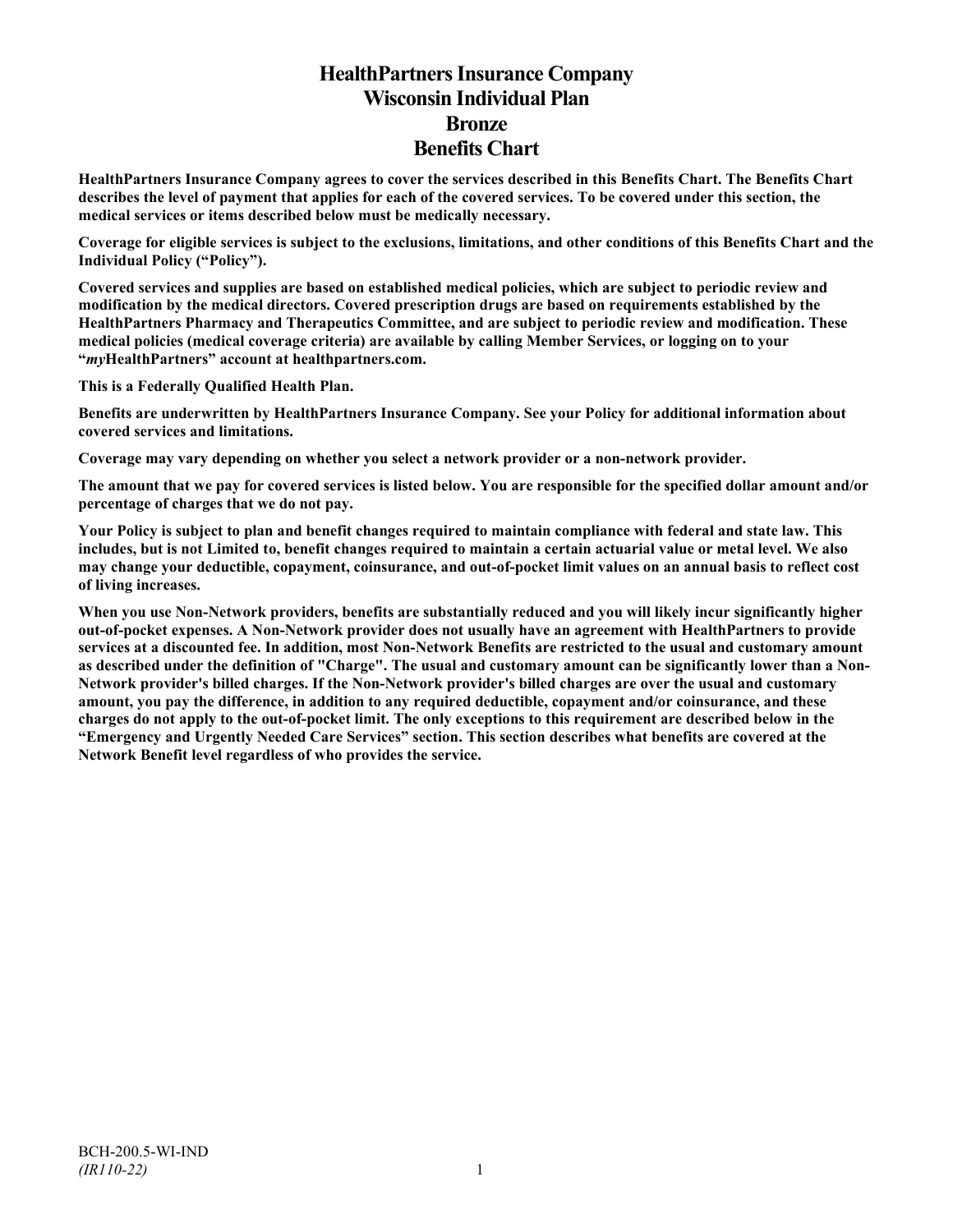## **These definitions apply to the Benefits Chart. They also apply to your Policy.**

| <b>Biosimilar Drug:</b> | A prescription drug, approved by the Food and Drug Administration (FDA), that the FDA has<br>determined is biosimilar to and interchangeable with a biological brand name drug. Biosimilar<br>drugs are not considered generic drugs and are not covered under the generic drug benefit.                                                                                                                                                                                                                                                                                                                                     |
|-------------------------|------------------------------------------------------------------------------------------------------------------------------------------------------------------------------------------------------------------------------------------------------------------------------------------------------------------------------------------------------------------------------------------------------------------------------------------------------------------------------------------------------------------------------------------------------------------------------------------------------------------------------|
| <b>Brand Name Drug:</b> | A prescription drug, approved by the Food and Drug Administration (FDA), that is manufactured,<br>sold or licensed for sale under a trademark by the pharmaceutical company that originally<br>researched and developed the drug. Brand name drugs have the same active-ingredient formula as<br>the generic version of the drug. However, generic drugs are manufactured and sold by other drug<br>manufacturers and are generally not available until after the patent on the brand name drug has<br>expired. A few brand name drugs may be covered at the generic benefit level if this is indicated on<br>the formulary. |
| <b>Calendar Year:</b>   | This is the 12-month period beginning 12:01 A.M. Central Time, on January 1, and ending 12:00<br>A.M. Central Time of the next following December 31.                                                                                                                                                                                                                                                                                                                                                                                                                                                                        |
| Charge:                 | For covered services delivered by a network provider, this is the provider's discounted fee for a<br>given medical/surgical service, procedure or item.                                                                                                                                                                                                                                                                                                                                                                                                                                                                      |
|                         | For covered services delivered by non-network providers, a contracted rate may apply if such<br>arrangement is available to HealthPartners.                                                                                                                                                                                                                                                                                                                                                                                                                                                                                  |
|                         | For the Usual and Customary Charge for covered services delivered by non-network providers,<br>our payment is calculated using one of the following options in the following order, depending on<br>availability: 1) a percentage of the Medicare fee schedule; 2) a comparable schedule if the service<br>is not on the Medicare fee schedule; or 3) a commercially reasonable rate for such service if a fee<br>schedule is not available.                                                                                                                                                                                 |
|                         | The Usual and Customary Charge is the maximum amount allowed that we consider in the<br>calculation of the payment of charges incurred for certain covered services. You must pay for any<br>charges above the usual and customary charge, and they do not apply to the out-of-pocket limit.                                                                                                                                                                                                                                                                                                                                 |
|                         | A charge is incurred for covered ambulatory medical and surgical services, on the date the service<br>or item is provided. A charge is incurred for covered inpatient services, on the date of admission to<br>a hospital. To be covered, a charge must be incurred on or after your effective date and on or<br>before the termination date.                                                                                                                                                                                                                                                                                |
|                         | Copayment/Coinsurance: The specified dollar amount, or percentage, of charges incurred for covered services, which we do<br>not pay, but which you must pay, each time you receive certain medical services, procedures or<br>items. Our payment for those covered services or items begins after the copayment or coinsurance<br>is satisfied. Covered services or items requiring a copayment or coinsurance are specified in this<br>Benefits Chart.                                                                                                                                                                      |
|                         | For services provided by a network provider:                                                                                                                                                                                                                                                                                                                                                                                                                                                                                                                                                                                 |
|                         | An amount which is listed as a flat dollar copayment is applied to a network provider's discounted<br>charges for a given service. However, if the network provider's discounted charges for a service or<br>item is less than the flat dollar copayment, you will pay the network provider's discounted charge.<br>An amount which is listed as a percentage of charges or coinsurance is based on the network<br>provider's discounted charges, calculated at the time the claim is processed, which may include an<br>agreed upon fee schedule rate for case rate or withhold arrangements.                               |
|                         | For services provided by a Non-Network provider:                                                                                                                                                                                                                                                                                                                                                                                                                                                                                                                                                                             |
|                         | Any copayment or coinsurance is applied to the lesser of the provider's charges or the usual and<br>customary charge for a service.                                                                                                                                                                                                                                                                                                                                                                                                                                                                                          |
|                         | A copayment or coinsurance is due at the time a service is provided, or when billed by the<br>provider. The copayment or coinsurance applicable for a scheduled visit with a network provider<br>will be collected for each visit, late cancellation and failed appointment.                                                                                                                                                                                                                                                                                                                                                 |
|                         |                                                                                                                                                                                                                                                                                                                                                                                                                                                                                                                                                                                                                              |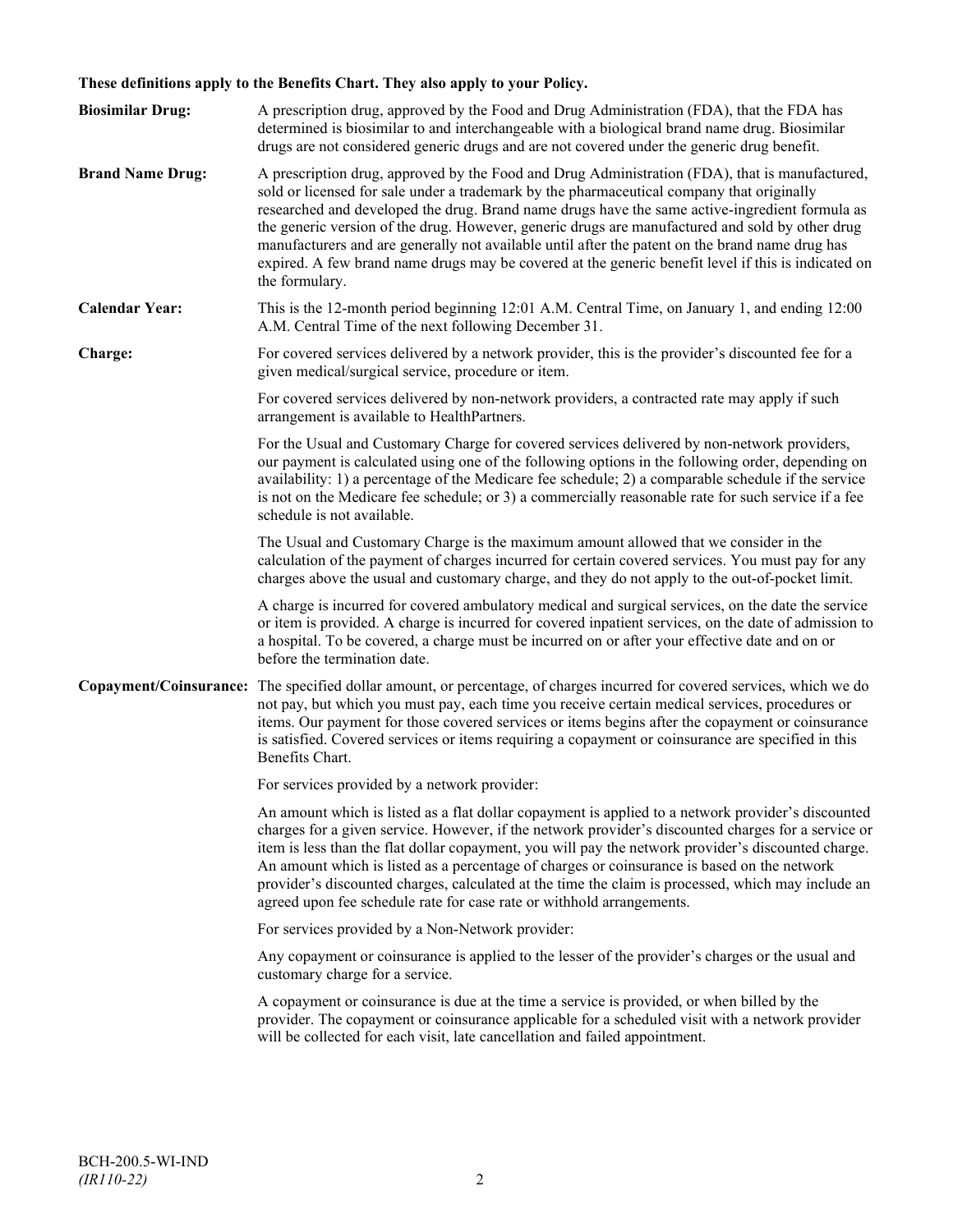| Deductible:                    | The specified dollar amount of charges incurred for covered services, which we do not pay, but an<br>enrollee or a family has to pay first in a calendar year. Our payment for those services or items<br>begins after the deductible is satisfied. For network providers, the amount of the charges that apply<br>to the deductible are based on the network provider's discounted charges, calculated at the time<br>the claim is processed, which may include an agreed upon fee schedule rate for case rate or<br>withhold arrangements. For non-network providers, the amount of charges that apply to the<br>deductible are the lesser of the provider's charges or the usual and customary charge for a service. |
|--------------------------------|-------------------------------------------------------------------------------------------------------------------------------------------------------------------------------------------------------------------------------------------------------------------------------------------------------------------------------------------------------------------------------------------------------------------------------------------------------------------------------------------------------------------------------------------------------------------------------------------------------------------------------------------------------------------------------------------------------------------------|
|                                | Any amounts paid or reimbursed by a third party, including, but not Limited to: point of service<br>rebates, manufacturer coupons, manufacturer debit cards or other forms of direct reimbursement to<br>an Insured for a product or service, will not apply toward your deductible, to the extent permitted<br>under state and federal law.                                                                                                                                                                                                                                                                                                                                                                            |
|                                | Your plan has an embedded deductible. This means once a member meets the individual<br>deductible, the plan begins paying benefits for that person. If two or more members of the family<br>meet the family deductible, the plan begins paying benefits for all members of the family,<br>regardless of whether each member has met the individual deductible. However, a member may<br>not contribute more than the individual deductible toward the family deductible.                                                                                                                                                                                                                                                |
|                                | All services are subject to the deductible unless otherwise indicated below in this Benefits Chart.                                                                                                                                                                                                                                                                                                                                                                                                                                                                                                                                                                                                                     |
| Formulary:                     | This is a current list, which may be revised from time to time, of prescription drugs, medications,<br>equipment and supplies covered by us as indicated in this Benefits Chart which are covered at the<br>highest benefit level. Some drugs on the formulary may require prior authorization to be covered<br>as formulary drugs. The formulary, and information on drugs that require prior authorization, are<br>available by calling Member Services, or logging on to your "myHealthPartners" account at<br>healthpartners.com.                                                                                                                                                                                   |
| <b>Generic Drug:</b>           | A prescription drug, approved by the Food and Drug Administration (FDA), that the FDA has<br>determined is comparable to a brand name drug product in dosage form, strength, route of<br>administration, quality, intended use and documented bioequivalence. Generally, generic drugs<br>cost less than brand name drugs. Some brand name drugs may be covered at the generic drug<br>benefit level if this is indicated on the formulary.                                                                                                                                                                                                                                                                             |
| <b>Non-Formulary Drug:</b>     | This is a prescription drug, approved by the Food and Drug Administration (FDA), that is not on<br>the formulary, is medically necessary and is not investigative or experimental or otherwise<br>excluded under your Policy.                                                                                                                                                                                                                                                                                                                                                                                                                                                                                           |
| <b>Out-of-Pocket Expenses:</b> | You pay the specified copayments/coinsurance and deductibles applicable for particular services,<br>subject to the out-of-pocket limit described below. These amounts are in addition to the monthly<br>enrollment payments.                                                                                                                                                                                                                                                                                                                                                                                                                                                                                            |
| <b>Out-of-Pocket Limit:</b>    | You pay the copayments/coinsurance and deductibles for covered services, to the individual or<br>family out-of-pocket limit. Thereafter we cover 100% of charges incurred for all other covered<br>services, for the rest of the calendar year. You pay amounts greater than the out-of-pocket limit if<br>you exceed any visits or day limits.                                                                                                                                                                                                                                                                                                                                                                         |
|                                | Non-Network Benefits above the usual and customary charge (see definition of charge above) do<br>not apply to the out-of-pocket limit.                                                                                                                                                                                                                                                                                                                                                                                                                                                                                                                                                                                  |
|                                | Non-Network Benefits for transplant surgery do not apply to the out-of-pocket limit.                                                                                                                                                                                                                                                                                                                                                                                                                                                                                                                                                                                                                                    |
|                                | You are responsible to keep track of the out-of-pocket expenses. Contact our Member Services<br>department for assistance in determining the amount paid by the enrollee for specific eligible<br>services received. Claims for reimbursement under the out-of-pocket limit provisions are subject<br>to the same time limits and provisions described under the "Claims Provisions" section of the<br>Contract.                                                                                                                                                                                                                                                                                                        |
| <b>Specialty Drug List:</b>    | This is a current list, which may be revised from time to time, of prescription drugs, medications,<br>equipment and supplies, which are typically bio-pharmaceuticals. The purpose of a specialty drug<br>list is to facilitate enhanced monitoring of complex therapies used to treat specific conditions.<br>Specialty drugs are covered by us as indicated in this Benefits Chart. The specialty drug list is<br>available by calling Member Services, or logging on to your "myHealthPartners" account at<br>healthpartners.com                                                                                                                                                                                    |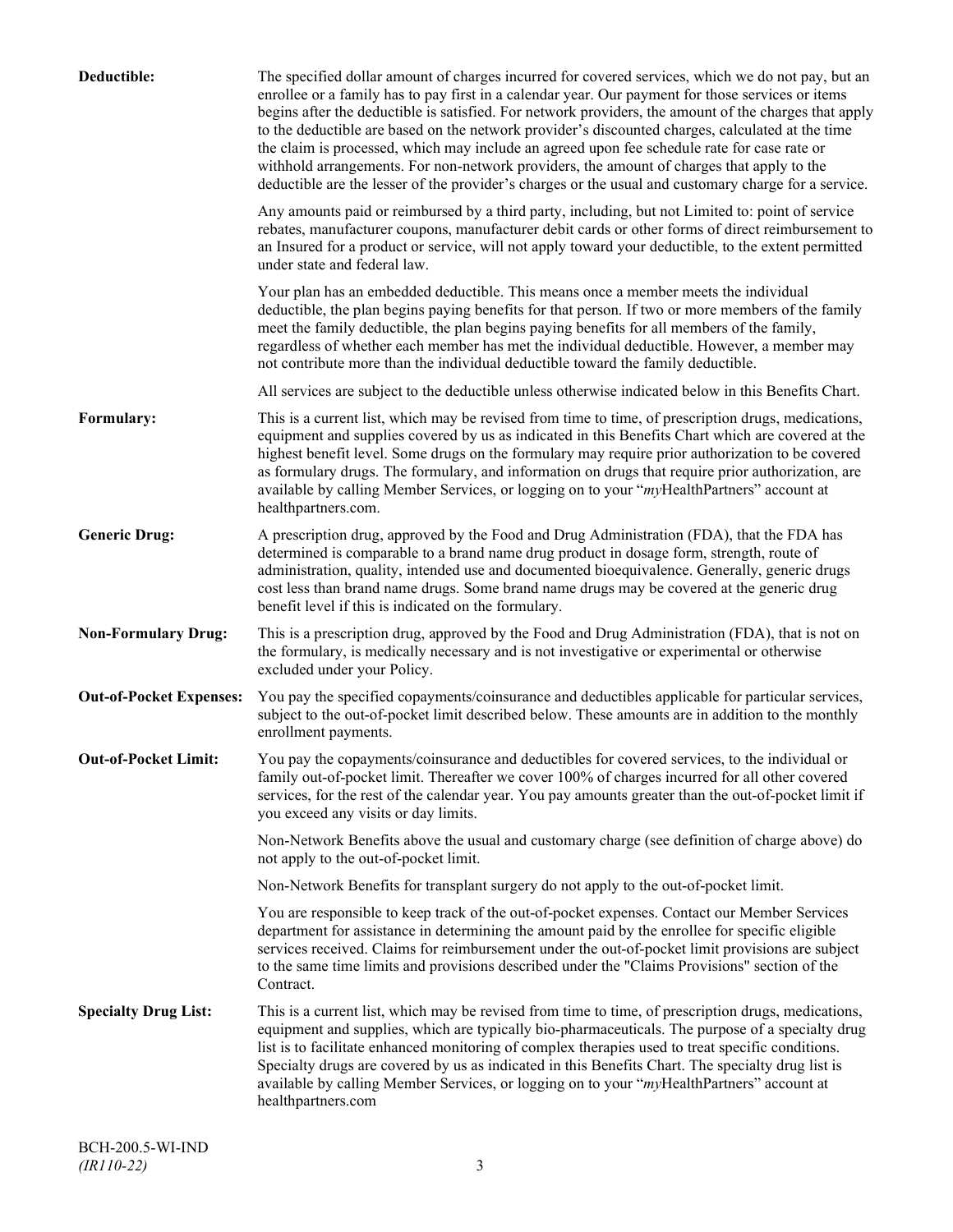## **DEDUCTIBLES AND OUT-OF-POCKET LIMITS**

#### **Individual Calendar Year Deductible**

| <b>Network Benefits</b> | <b>Non-Network Benefits</b> |
|-------------------------|-----------------------------|
| \$8,000                 | \$20,000                    |

#### **Family Calendar Year Deductible**

| <b>Network Benefits</b> | <b>Non-Network Benefits</b> |
|-------------------------|-----------------------------|
| \$16,000                | \$40,000                    |

Your individual and family deductible amounts may be indexed to allow for changes under Federal rules.

Your Policy has an embedded deductible. This means once you meet the individual deductible, we begin paying benefits. If two or more covered members of the family meet the family deductible, we begin paying benefits for all covered members of the family, regardless of whether each member has met the individual deductible. However, you may not contribute more than the individual deductible amount towards the family deductible.

Separate deductibles must be satisfied under the Network Benefits and Non-Network Benefits.

Any amounts paid or reimbursed by a third party, including but not Limited to: point of service rebates, manufacturer coupons, manufacturer debit cards or other forms of direct reimbursement to an Insured for a product or service, will not apply toward your deductible, to the extent permitted under state and federal law.

### **Individual Calendar Year Out-of-Pocket Limit**

| Network Benefits | <b>Non-Network Benefits</b> |
|------------------|-----------------------------|
| \$8,500          | None.                       |

#### **Family Calendar Year Out-of-Pocket Limit**

| Network Benefits       | Non-Network Benefits |
|------------------------|----------------------|
| $\frac{1}{2}$ \$17,000 | None.                |

Your individual and family out-of-pocket amounts may be indexed to allow for changes under Federal rules.

Separate Out-of-Pocket Limits must be satisfied under Network Benefits and Non-Network Benefits.

Non-Network Benefits above the usual and customary charge will not apply to the individual or family Out-of-Pocket.

Any amounts paid or reimbursed by a third party, including but not Limited to: point of service rebates, manufacturer coupons, manufacturer debit cards or other forms of direct reimbursement to an Insured for a product or service, will not apply as an outof-pocket expense, to the extent permitted under state and federal law.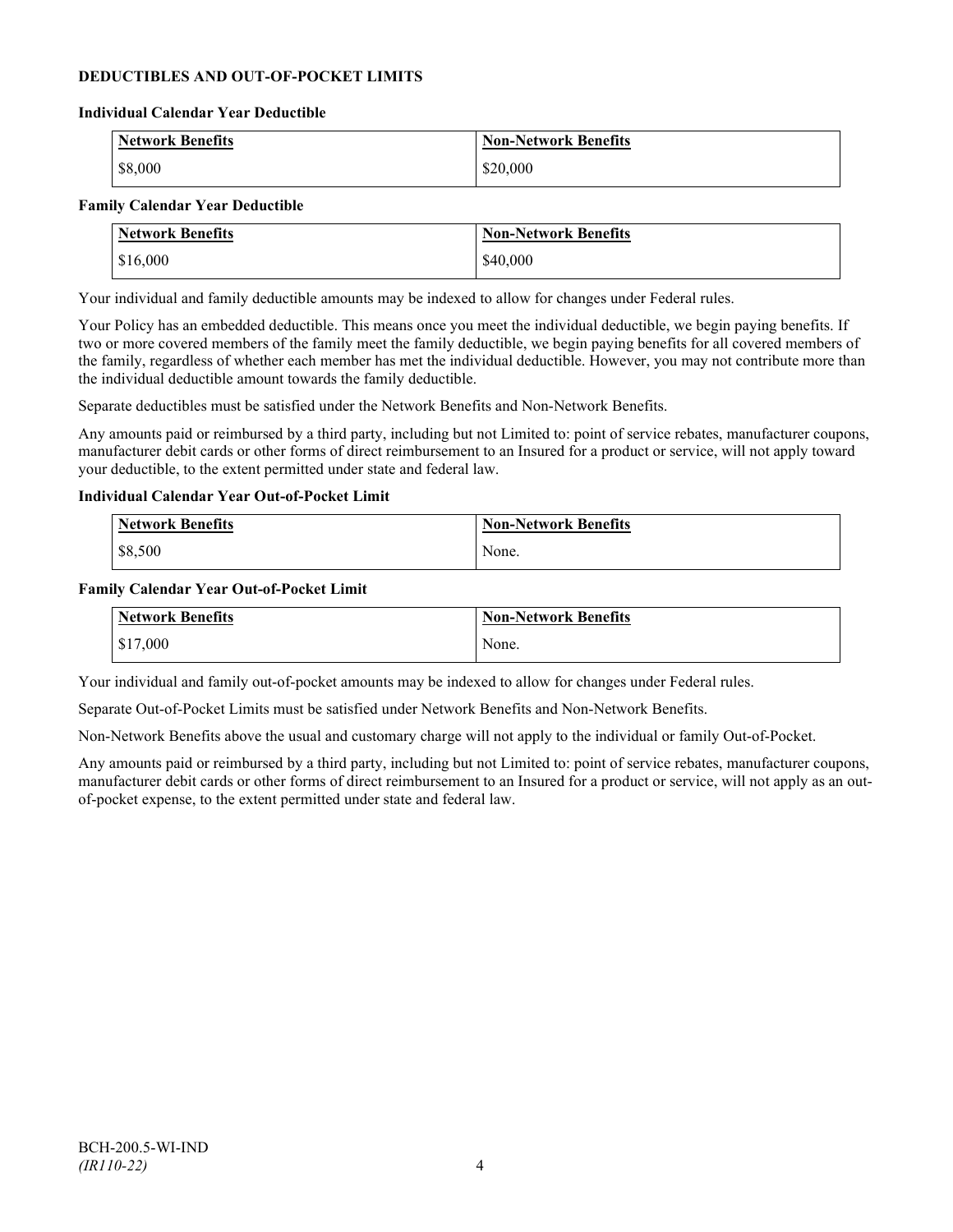## **AMBULANCE AND MEDICAL TRANSPORTATION**

## **Covered Services:**

We cover ambulance and medical transportation for medical emergencies.

We also cover medically necessary, non-emergency transportation if it meets our medical coverage criteria.

Covered services are based on established medical policies, which are subject to periodic review and modification by the medical directors. These medical policies (medical coverage criteria) and applicable prior authorization requirements are available by calling Member Services, or logging on to your "*my*HealthPartners" account a[t healthpartners.com.](http://www.healthpartners.com/)

| <b>Network Benefits</b>       | <b>Non-Network Benefits</b> |
|-------------------------------|-----------------------------|
| 100% of the charges incurred. | See Network Benefits.       |

### **Not Covered:**

See "Services Not Covered" in your Policy.

## **AUTISM SERVICES**

## **Covered Services:**

We cover prior authorized evidence-based intensive-level and non-intensive-level treatment of autism spectrum disorders (autism disorder, Asperger's syndrome or pervasive development disorder not otherwise specified).

Covered services are based on established medical policies, which are subject to periodic review and modification by the medical directors. These medical policies (medical coverage criteria) are available by calling Member Services, or logging on to your "*my*HealthPartners" account at [healthpartners.com.](http://www.healthpartners.com/)

Your network provider will coordinate the prior authorization process for any autism treatment services. You may call Member Services at 952-967-7540 or toll-free at 866-232-1166 if you have any questions or concerns regarding the authorization process.

Please call Member Services at 952-967-7540 or toll-free at 866-232-1166 to request authorization for autism treatment services from a Non-Network provider.

**Intensive-level services for children diagnosed with autism spectrum disorders.** Intensive-level services must begin on or after 2 years of age and end before 9 years of age. Intensive-level services, on average, are services provided for more than 20 hours of treatment per week. (The average number of hours a week is calculated over a 6-month period.)

| Network Benefits                         | <b>Non-Network Benefits</b>              |
|------------------------------------------|------------------------------------------|
| 100% of the charges incurred.            | 50% of the charges incurred.             |
| Limited to 240 visits per calendar year. | Limited to 240 visits per calendar year. |

The maximum number of visits is combined for Network Benefits and Non-Network Benefits. Visit limits are based on minimum coverage amount available at the time of publication. Additional visits may be available if required due to revised minimum coverage amounts issued by the Office of the Commissioner of Insurance. See our medical coverage criteria for current visit limits.

## **Intensive-Level Services Lifetime Maximum Benefit**

| <b>Network Benefits</b>                               | <b>Non-Network Benefits</b>                           |
|-------------------------------------------------------|-------------------------------------------------------|
| 4 years of cumulative services under this plan or any | 4 years of cumulative services under this plan or any |
| other plan.                                           | other plan.                                           |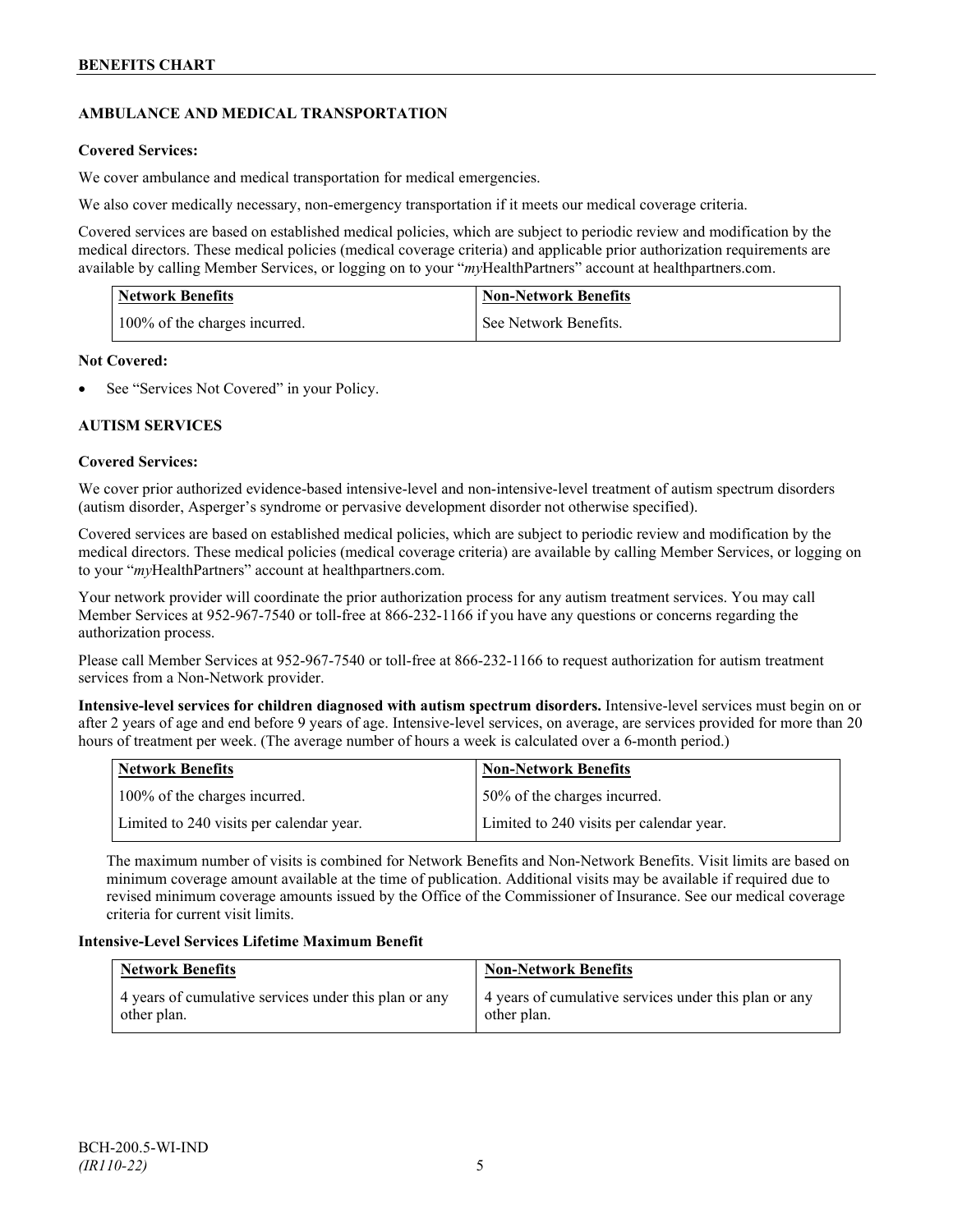### **Non-intensive-level services for Insureds diagnosed with autism spectrum disorders**

| Network Benefits                         | <b>Non-Network Benefits</b>              |
|------------------------------------------|------------------------------------------|
| 100% of the charges incurred.            | 50% of the charges incurred.             |
| Limited to 120 visits per calendar year. | Limited to 120 visits per calendar year. |

The maximum number of visits is combined for Network Benefits and Non-Network Benefits. Visit limits are based on minimum coverage amount available at the time of publication. Additional visits may be available if required due to revised minimum coverage amounts issued by the Office of the Commissioner of Insurance. See our medical coverage criteria for current visit limits.

### **Not Covered:**

See "Services Not Covered" in your Policy.

## **BEHAVIORAL HEALTH SERVICES**

### **Covered Services:**

Covered services are based on established medical policies, which are subject to periodic review and modification by the medical directors. These medical policies (medical coverage criteria) are available by calling Member Services, or logging on to your "*my*HealthPartners" account at [healthpartners.com.](http://www.healthpartners.com/)

**Transitional treatment services.** These are services for the treatment of nervous or mental disorders, and substance use disorders which are provided to an Insured in a less restrictive manner than are inpatient hospital services but in a more intensive manner than are outpatient services. Transitional treatment services are services offered by a provider, and certified by the Wisconsin Department of Health Services for each of the following (except the last bulleted item):

- Mental health services for covered adults in a day treatment program.
- Mental health services for covered children in a day hospital treatment program.
- Services for persons with chronic mental illness provided through a community support program.
- Residential treatment programs for dependent covered persons with substance use disorder.
- Substance use disorder services in a day treatment program.
- Services for persons who are experiencing a mental health crisis or who are in a situation likely to turn into a mental health crisis if support is not provided.
- Intensive outpatient programs for the treatment of psychoactive substance use disorders provided in accordance with the patient placement criteria of the American Society of Addiction Medicine.

#### **Mental health services**

We cover services for mental health diagnoses as described in the Diagnostic and Statistical Manual of Mental Disorders – Fifth Edition (DSM 5) (most recent edition).

We provide coverage for mental health treatment ordered by a Wisconsin court under a valid court order that is issued on the basis of a behavioral care evaluation performed by a licensed psychiatrist or doctoral level licensed psychologist, which includes a diagnosis and an individual treatment plan for care in the most appropriate, least restrictive environment. We must be given a copy of the court order and the behavioral care evaluation, and the service must be a covered benefit under your Policy, and the service must be provided by a network provider, or other provider as required by law.

**Outpatient services:** We cover medically necessary outpatient professional mental health services for evaluation, crisis intervention, and treatment of mental health disorders.

A comprehensive diagnostic assessment will be used as the basis for a determination by a mental health professional, concerning the appropriate treatment and the extent of services required.

Outpatient services we cover for a diagnosed mental health condition include the following:

- Individual, group, family and multi-family therapy;
- Medication management provided by a physician, certified nurse practitioner, or physician's assistant;
- Psychological testing services for the purposes of determining the differential diagnoses and treatment planning for patients currently receiving behavioral health services;
- Partial hospitalization services in a licensed hospital or community mental health center;

BCH-200.5-WI-IND *(IR110-22)* 6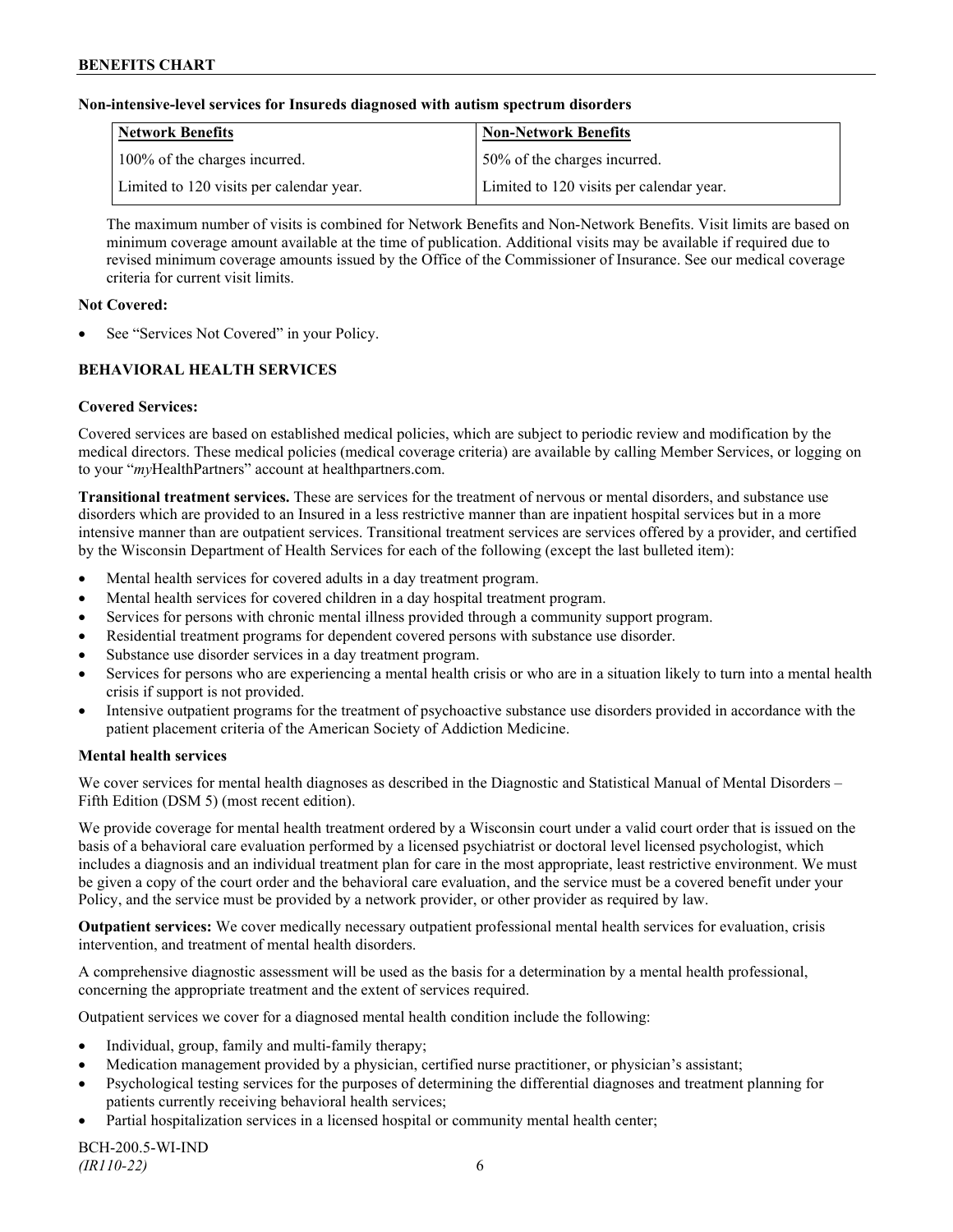- Psychotherapy and nursing services provided in the home if authorized by us; and
- Treatment for gender dysphoria.

| <b>Network Benefits</b>       | <b>Non-Network Benefits</b>  |
|-------------------------------|------------------------------|
| 100% of the charges incurred. | 50% of the charges incurred. |

## **Group therapy**

| <b>Network Benefits</b>       | <b>Non-Network Benefits</b>  |
|-------------------------------|------------------------------|
| 100% of the charges incurred. | 50% of the charges incurred. |

## **Inpatient services, including mental health residential treatment services:** We cover the following:

- Medically necessary inpatient services in a hospital or licensed residential treatment facility and professional services for treatment of mental health disorders. Medical stabilization is covered under inpatient hospital services in the "Hospital and Skilled Nursing Facility Services" section.
- Medically necessary mental health residential treatment service. This care must be authorized by us and provided by a hospital or residential behavioral health treatment facility licensed by the local state or Department of Health and Human Services. Services not covered under this benefit include halfway houses, group homes, extended care facilities, shelter services, correctional services, detention services, group residential services, foster care services and wilderness programs.

| Network Benefits              | <b>Non-Network Benefits</b>  |
|-------------------------------|------------------------------|
| 100% of the charges incurred. | 50% of the charges incurred. |

**Transitional treatment services:** We cover transitional treatment services described above for treatment of mental and nervous disorders**.**

| Network Benefits              | Non-Network Benefits         |
|-------------------------------|------------------------------|
| 100% of the charges incurred. | 50% of the charges incurred. |

## **Substance use disorder (SUD) treatment services**

We cover medically necessary services for assessments by a licensed alcohol and drug counselor and treatment of substance use disorders as defined in the latest edition of the DSM 5.

**Outpatient services:** We cover medically necessary outpatient professional services for diagnosis and treatment of substance use disorders. Substance use disorder treatment services must be provided by a program licensed by the local Department of Health Services.

Outpatient services we cover for a diagnosed substance use disorder include the following:

- Individual, group, family, and multi-family therapy provided in an office setting; and
- Opiate replacement therapy including methadone and buprenorphine treatment.

| <b>Network Benefits</b>       | <b>Non-Network Benefits</b>      |
|-------------------------------|----------------------------------|
| 100% of the charges incurred. | $150\%$ of the charges incurred. |

**Inpatient services:** We cover the following:

- Medically necessary inpatient services in a hospital or a licensed residential primary treatment center.
- Services provided in a hospital that is licensed by the local state and accredited by Medicare; and
- Detoxification services in a hospital or community detoxification facility if it is licensed by the local Department of Health Services.

| <b>Network Benefits</b>       | <b>Non-Network Benefits</b>  |
|-------------------------------|------------------------------|
| 100% of the charges incurred. | 50% of the charges incurred. |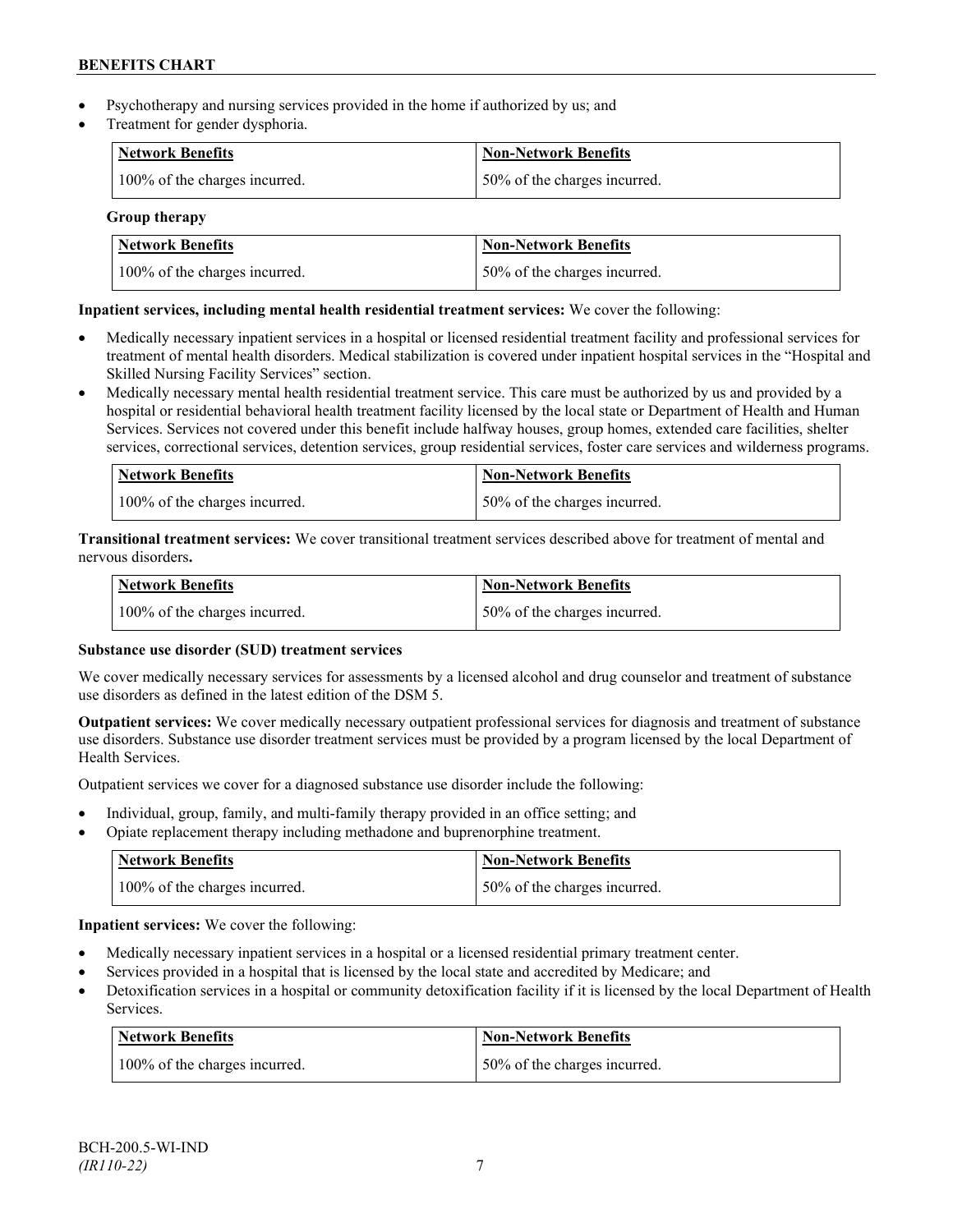**Transitional treatment services:** We cover transitional treatment services described above for treatment of substance use disorder.

| Network Benefits              | <b>Non-Network Benefits</b>  |
|-------------------------------|------------------------------|
| 100% of the charges incurred. | 50% of the charges incurred. |

**Out of area services for Wisconsin students:** If a dependent child is a student located in a school in Wisconsin, but outside of our service area, we cover mental health and substance use disorder services as required under Wisconsin Statute 609.655.

- The student may have a clinical assessment from a local, non-network mental health or substance use disorder treatment provider at the network benefit level when prior authorized by us.
- If outpatient services are recommended in the clinical assessment, five outpatient visits from a non-network provider will be covered at the network benefit level.
- Our Medical Director will determine the need for continuing treatment by the non-network provider; additional visits may be approved.
- Coverage for the outpatient services will not be provided if the recommended treatment would keep the student from attending school on a regular basis or if the student is no longer attending the school full-time.

This benefit is subject to the limitations shown in this "Behavioral Health Services" section.

| Network Benefits              | Non-Network Benefits         |
|-------------------------------|------------------------------|
| 100% of the charges incurred. | 50% of the charges incurred. |

A dependent child enrolled in a school outside of Wisconsin in not eligible for the benefit.

### **Not Covered:**

See "Services Not Covered" in your Policy.

## **CHIROPRACTIC SERVICES**

## **Covered Services:**

We cover chiropractic services for rehabilitative care. Chiropractic services are adjustments to any abnormal articulations of the human body, especially those of the spinal column, for the purpose of giving freedom of action to impinged nerves that may cause pain or deranged function.

Massage therapy which is performed in conjunction with other treatment/modalities by a chiropractor, is part of a prescribed treatment plan and is not billed separately is covered.

| <b>Network Benefits</b>       | Non-Network Benefits         |
|-------------------------------|------------------------------|
| 100% of the charges incurred. | 50% of the charges incurred. |

## **Not Covered:**

- Massage therapy for the purpose of comfort or convenience of the Insured.
- See "Services Not Covered" in your Policy.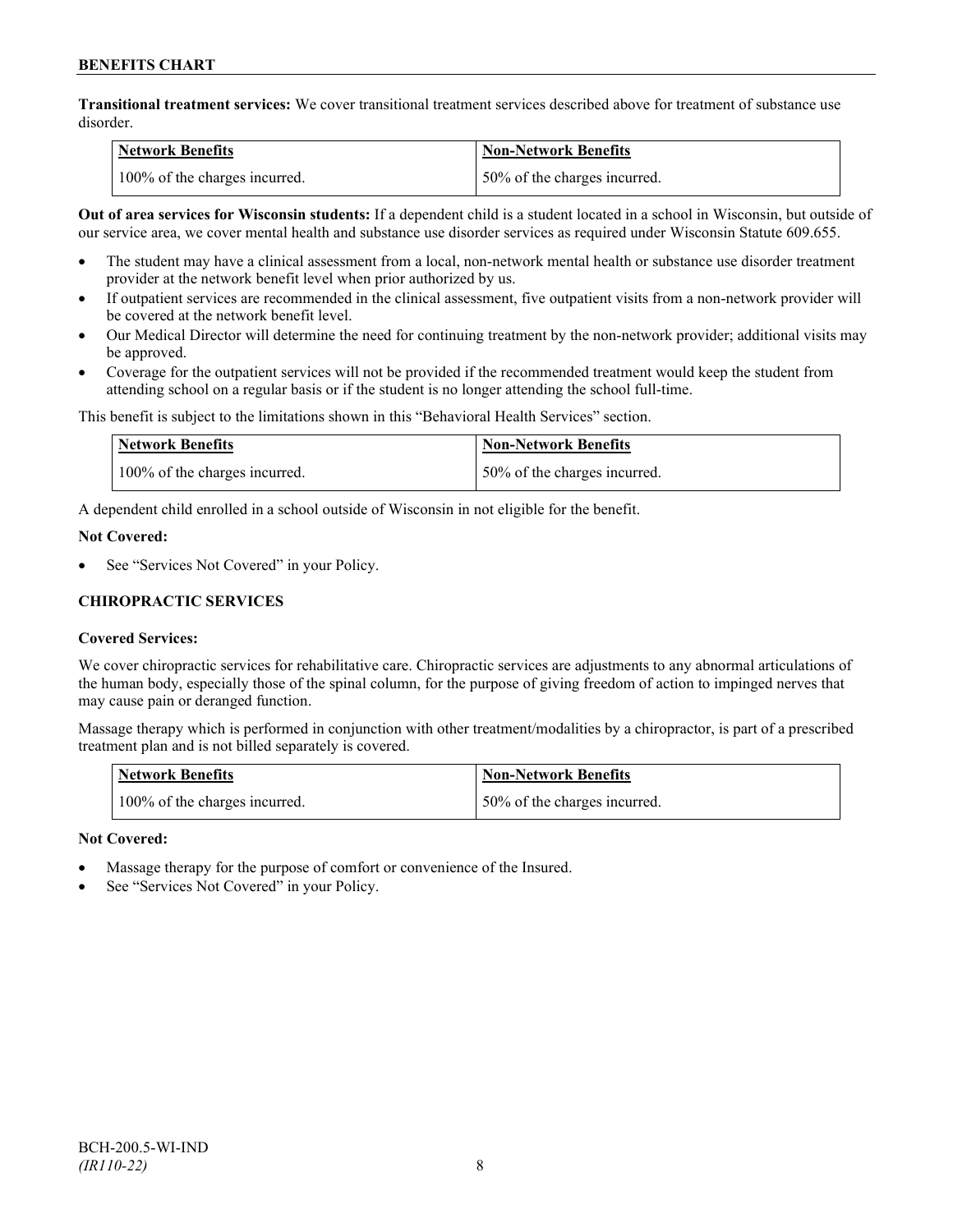## **CLINICAL TRIALS**

## **Covered Services:**

We cover certain routine services if you participate in a Phase I, Phase II, Phase III or Phase IV approved clinical trial that is conducted in relation to the prevention, detection, or treatment of cancer or other life-threatening disease or condition as defined in the Affordable Care Act. Approved clinical trials include (1) federally funded trials when the study or investigation is approved or funded by any of the federal agencies defined in the Public Health Services Act, section 2709 (d) (1) (A); (2) the study or investigation is conducted under an investigational new drug application reviewed by the Food and Drug Administration; and (3) the study or investigation is a drug trial that is exempt from having such an investigational new drug application. We cover routine patient costs for services that would be eligible under the Policy and this Benefits Chart if the service were provided outside of a clinical trial.

| <b>Network Benefits</b>                               | <b>Non-Network Benefits</b>                           |
|-------------------------------------------------------|-------------------------------------------------------|
| Coverage level is same as corresponding Network       | Coverage level is same as corresponding Non-Network   |
| Benefits, depending on type of service provided, such | Benefits, depending on type of service provided, such |
| as Office Visits for Illness or Injury, Inpatient or  | as Office Visits for Illness or Injury, Inpatient or  |
| <b>Outpatient Hospital Services.</b>                  | Outpatient Hospital Services.                         |

### **Not Covered:**

- The investigative or experimental item, device or service itself.
- Items or services that are provided solely to satisfy data collection and analysis needs and that are not used in the direct clinical management of the patient.
- A service that is clearly inconsistent with widely accepted and established standards of care for a particular diagnosis.
- See "Services Not Covered" in your Policy.

## **DENTAL SERVICES**

#### **Covered Services:**

We cover services as described below.

**Accidental dental services:** We cover services dentally necessary to treat and restore damage done to sound, natural, unrestored teeth as a result of an accidental injury. Coverage is for damage caused by external trauma to face and mouth only, not for cracked or broken teeth, which result from biting or chewing. We cover restorations, root canals, crowns and replacement of teeth lost that are directly related to the accident in which the Insured was involved. We cover initial exams, xrays and palliative treatment including extractions, and other oral surgical procedures directly related to the accident. Subsequent treatment must be initiated within the specified time-frame and must be directly related to the accident. We do not cover restoration and replacement of teeth that are not "sound and natural" at the time of the accident.

Subsequent treatment must be initiated within the specified time-frame and must be directly related to the accident. We do not cover restoration and replacement of teeth that are not "sound and natural" at the time of the accident.

Full mouth rehabilitation to correct occlusion (bite) and malocclusion (misaligned teeth not due to the accident) are not covered.

When an implant-supported dental prosthetic treatment is pursued, benefits are Limited to the amount that would be paid toward the placement of a removable dental prosthetic appliance that could be used in the absence of implant treatment.

| <b>Network Benefits</b>       | <b>Non-Network Benefits</b> |
|-------------------------------|-----------------------------|
| 100% of the charges incurred. | No coverage.                |

For all accidental dental services, treatment and/or restoration must be initiated within six months of the date of the injury. Coverage is Limited to the initial course of treatment and/or initial restoration. Services must be provided within twentyfour months of the date of injury to be covered.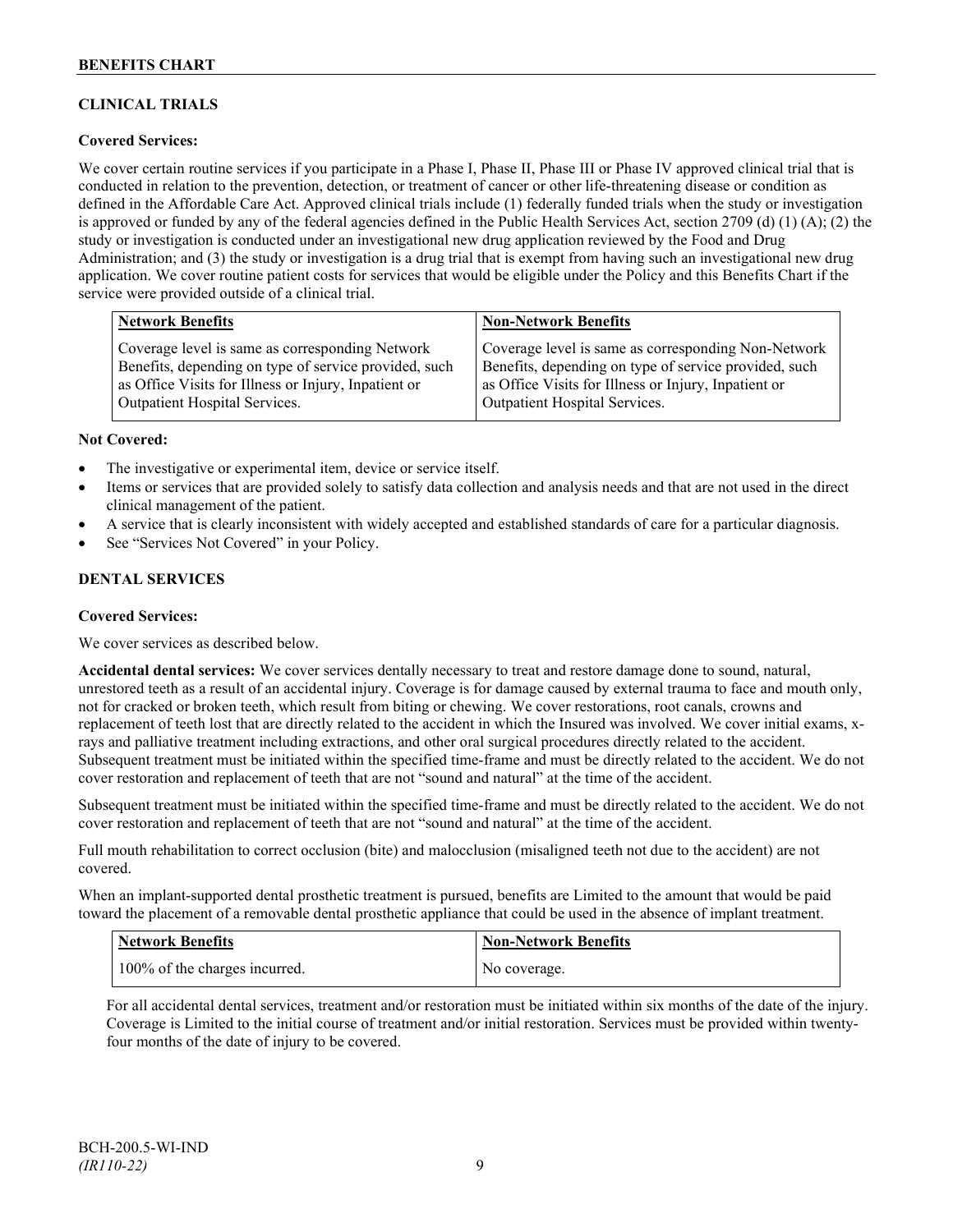### **Medical referral dental services**

**Medically necessary outpatient dental services:** We cover medically necessary outpatient dental services. Coverage is Limited to dental services required for treatment of an underlying medical condition, e.g., removal of teeth to complete radiation treatment for cancer of the jaw, cysts and lesions.

| Network Benefits              | <b>Non-Network Benefits</b>  |
|-------------------------------|------------------------------|
| 100% of the charges incurred. | 50% of the charges incurred. |

**Medically necessary hospitalization and anesthesia for dental care:** We cover medically necessary hospitalization and anesthesia for dental care. This is Limited to charges incurred by an Insured who: (1) is a child under age 5; (2) is severely disabled; (3) has a medical condition, and requires hospitalization or general anesthesia for dental care treatment; or (4) is a child between ages 5 and 12 and care in dental offices has been attempted unsuccessfully and usual methods of behavior modification have not been successful, or when extensive amounts of restorative care, exceeding 4 appointments, are required.

Coverage is Limited to facility and anesthesia charges. Oral surgeon/dentist professional fees are not covered. The following are examples, though not all-inclusive, of medical conditions which may require hospitalization for dental services: severe asthma, severe airway obstruction or hemophilia. Hospitalization required due to the behavior of the Insured or due to the extent of the dental procedure is not covered.

| Network Benefits              | <b>Non-Network Benefits</b>  |
|-------------------------------|------------------------------|
| 100% of the charges incurred. | 50% of the charges incurred. |

**Medical complications of dental care:** We cover medical complications of dental care. Treatment must be medically necessary care and related to medical complications of non-covered dental care, including complications of the head, neck, or substructures.

| Network Benefits              | <b>Non-Network Benefits</b>  |
|-------------------------------|------------------------------|
| 100% of the charges incurred. | 50% of the charges incurred. |

**Oral surgery:** We cover oral surgery. Coverage is Limited to treatment of medical conditions requiring oral surgery, such as treatment of oral neoplasm, non-dental cysts, fracture of the jaw, trauma of the mouth and jaw, and any other oral surgery procedures provided as medically necessary dental services.

| <b>Network Benefits</b>       | <b>Non-Network Benefits</b>  |
|-------------------------------|------------------------------|
| 100% of the charges incurred. | 50% of the charges incurred. |

**Treatment of cleft lip and cleft palate:** We cover treatment of cleft lip and cleft palate of a dependent child, including orthodontic treatment and oral surgery directly related to the cleft. Dental services which are not required for the treatment of cleft lip or cleft palate are not covered. If a dependent child covered under your Policy is also covered under a dental plan which includes orthodontic services, that dental plan shall be considered primary for the necessary orthodontic services. Oral appliances are subject to the same copayment, conditions and limitations as durable medical equipment.

| <b>Network Benefits</b>                               | <b>Non-Network Benefits</b>                           |
|-------------------------------------------------------|-------------------------------------------------------|
| Coverage level is same as corresponding Network       | Coverage level is same as corresponding Non-Network   |
| Benefits, depending on type of service provided, such | Benefits, depending on type of service provided, such |
| as Office Visits for Illness or Injury, Inpatient or  | as Office Visits for Illness or Injury, Inpatient or  |
| Outpatient Hospital Services.                         | Outpatient Hospital Services.                         |

**Treatment of temporomandibular disorder (TMD) and craniomandibular disorder (CMD):** We cover diagnostic procedures, surgical treatment and non-surgical treatment (including intraoral splint therapy devices) for temporomandibular disorder (TMD) and craniomandibular disorder (CMD), which is medically necessary care. Dental services which are not required to directly treat TMD or CMD are not covered.

| <b>Network Benefits</b>       | <b>Non-Network Benefits</b>  |
|-------------------------------|------------------------------|
| 100% of the charges incurred. | 50% of the charges incurred. |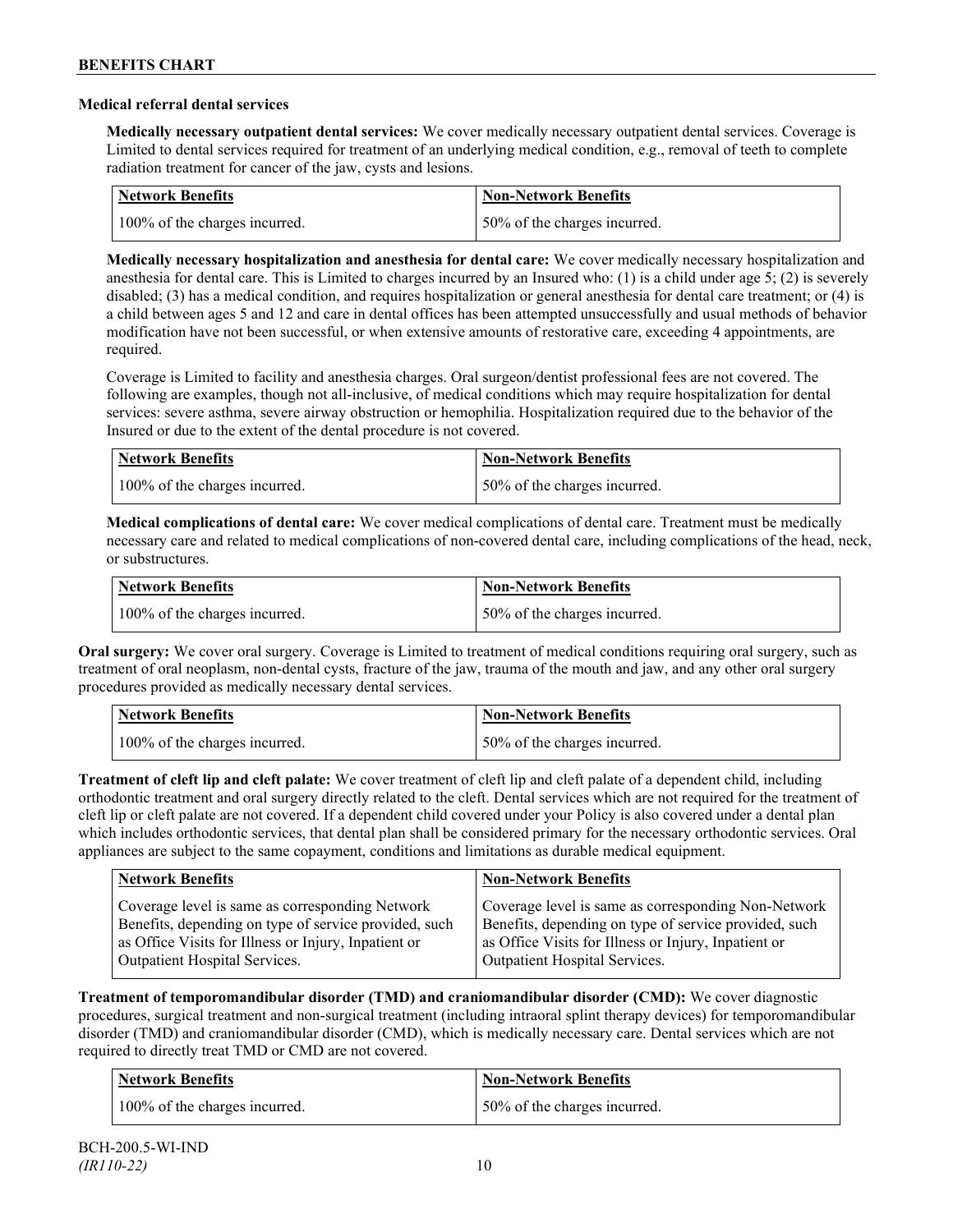## **Not Covered:**

- Dental treatment, procedures or services not listed in this Benefits Chart.
- Accident-related dental services if treatment is: (1) provided to teeth which are not sound and natural; (2) to teeth which have been restored; (3) initiated beyond six months from the date of the injury; (4) received beyond the initial treatment or restoration; or (5) received beyond twenty-four months from the date of injury.
- Accident-related dental services by a Non-Network provider.
- Oral surgery to remove wisdom teeth.
- Orthognathic treatment or procedures and all related services.
- See "Services Not Covered" in your Policy.

## **DIABETIC EQUIPMENT AND SUPPLIES**

### **Covered Services:**

We cover physician prescribed medically appropriate and necessary drugs and supplies used in the management and treatment of diabetes for members with gestational, Type I or Type II diabetes including durable diabetic equipment and disposable supplies, as described below.

Certain items are only covered if your condition meets our coverage criteria and obtained through an authorized vendor. For more information on what we cover and any prior authorization requirements, call Member Services or log on to your "*my*HealthPartners" account at [healthpartners.com.](http://www.healthpartners.com/)

Insulin and medications for diabetes are covered as outpatient drugs under the "Prescription Drug Services" section.

**Pumps and pump supplies.** These include diabetic insulin pumps, diabetic infusion pumps and infusion pump supplies such as infusion sets, tubing, connectors and syringe reservoirs.

| <b>Network Benefits</b>       | <b>Non-Network Benefits</b>  |
|-------------------------------|------------------------------|
| 100% of the charges incurred. | 50% of the charges incurred. |

## **All other durable equipment and diabetic supplies**

Durable Diabetic Equipment and Supplies. These include continuous glucose monitoring system (CGMS), transmitter, sensors and receivers, diabetic blood glucose monitors and control/calibrating solutions (for checking accuracy or testing equipment and test strips).

Disposable Diabetic Supplies. These are one-time use supplies, including syringes, lancets, lancet devices, blood and urine ketone test strips, and needles.

Certain diabetic supplies and equipment must be purchased at a pharmacy.

| <b>Network Benefits</b>       | <b>Non-Network Benefits</b>  |
|-------------------------------|------------------------------|
| 100% of the charges incurred. | 50% of the charges incurred. |

## **Limitations:**

- No more than a 90-day supply of diabetic supplies are covered and dispensed at a time.
- We require that certain diabetic supplies and equipment be purchased at a pharmacy.
- Diabetic supplies and equipment are limited to certain models and brands.
- Durable medical equipment and supplies must be obtained from or repaired by approved vendors.
- Covered services and supplies are based on established medical policies, which are subject to periodic review and modification by the medical or dental directors. Our medical policy for diabetic supplies includes information on our required models and brands. These medical policies (medical coverage criteria) are available by calling Member Services, or logging on to your "*my*HealthPartners" account at healthpartners.com.

## **Not Covered:**

- Replacement or repair of any covered items, if the items are (i) damaged or destroyed by misuse, abuse or carelessness, (ii) lost; or (iii) stolen.
- Duplicate or similar items.

BCH-200.5-WI-IND *(IR110-22)* 11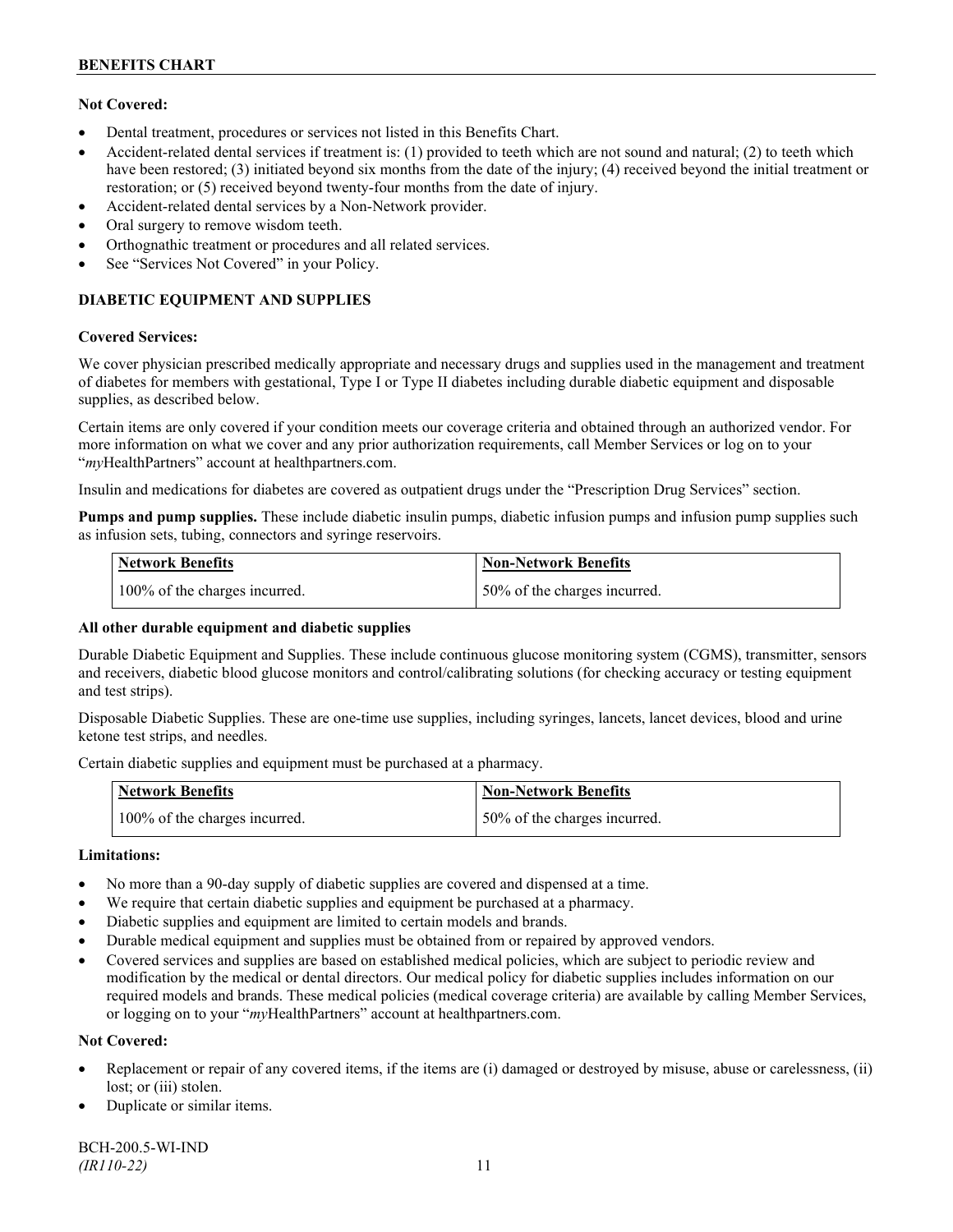## **BENEFITS CHART**

- Labor and related charges for repair of any covered items which are more than the cost of replacement by an approved vendor.
- Batteries for monitors and equipment.
- Sales tax, mailing, delivery charges, service call charges.
- See "Services Not Covered" in your Policy.

## **DIAGNOSTIC IMAGING SERVICES**

### **Covered Services:**

We cover diagnostic imaging, when ordered by a provider and provided in a clinic or outpatient hospital facility.

We cover services provided in a clinic or outpatient hospital facility. To see the benefit level for inpatient hospital or skilled nursing facility services, see benefits under Inpatient Hospital and Skilled Nursing Facility Services.

### **Outpatient magnetic resonance imaging (MRI) and computed tomography (CT)**

| <b>Network Benefits</b>       | Non-Network Benefits         |
|-------------------------------|------------------------------|
| 100% of the charges incurred. | 50% of the charges incurred. |

### **All other outpatient diagnostic imaging services**

#### **Services for illness or injury**

| Network Benefits              | Non-Network Benefits         |
|-------------------------------|------------------------------|
| 100% of the charges incurred. | 50% of the charges incurred. |

### **Preventive services (MRI/CT procedures are not considered preventive)**

Diagnostic imaging services associated with preventive services are covered at the benefit level shown in the "Preventive Services" section of this Benefits Chart.

#### **Not Covered:**

See "Services Not Covered" in your Policy.

## **DURABLE MEDICAL EQUIPMENT, PROSTHETICS, ORTHOTICS AND SUPPLIES**

## **Covered Services:**

We cover equipment and services, as described below.

We cover durable medical equipment and services, prosthetics, orthotics, and supplies, subject to the limitations below, including certain disposable supplies, and enteral feedings.

We cover external hearing aids, cochlear implants, and related treatment prescribed by a physician or by a licensed audiologist for Insureds under 18 years of age who have hearing loss.

We also cover basic hearing aids for Insureds age 18 or older for the correction of a hearing impairment.

Osseointegrated or bone-anchored hearing aids are only covered for Insureds who have hearing loss that is not correctable by any other procedure.

Hearing aids are Limited to one basic, standard hearing aid for each ear every three years.

A basic hearing aid is defined as a hearing device that consists of a microphone, amplifier, volume control, battery and receiver. It does not include upgrades above and beyond the functionality of a basic hearing aid, including, but not Limited to, hearing improvements for group settings, background noise, Bluetooth/remote control functionality, or extended warranties. Charges for upgrades above the cost of a basic, standard hearing aid are not covered.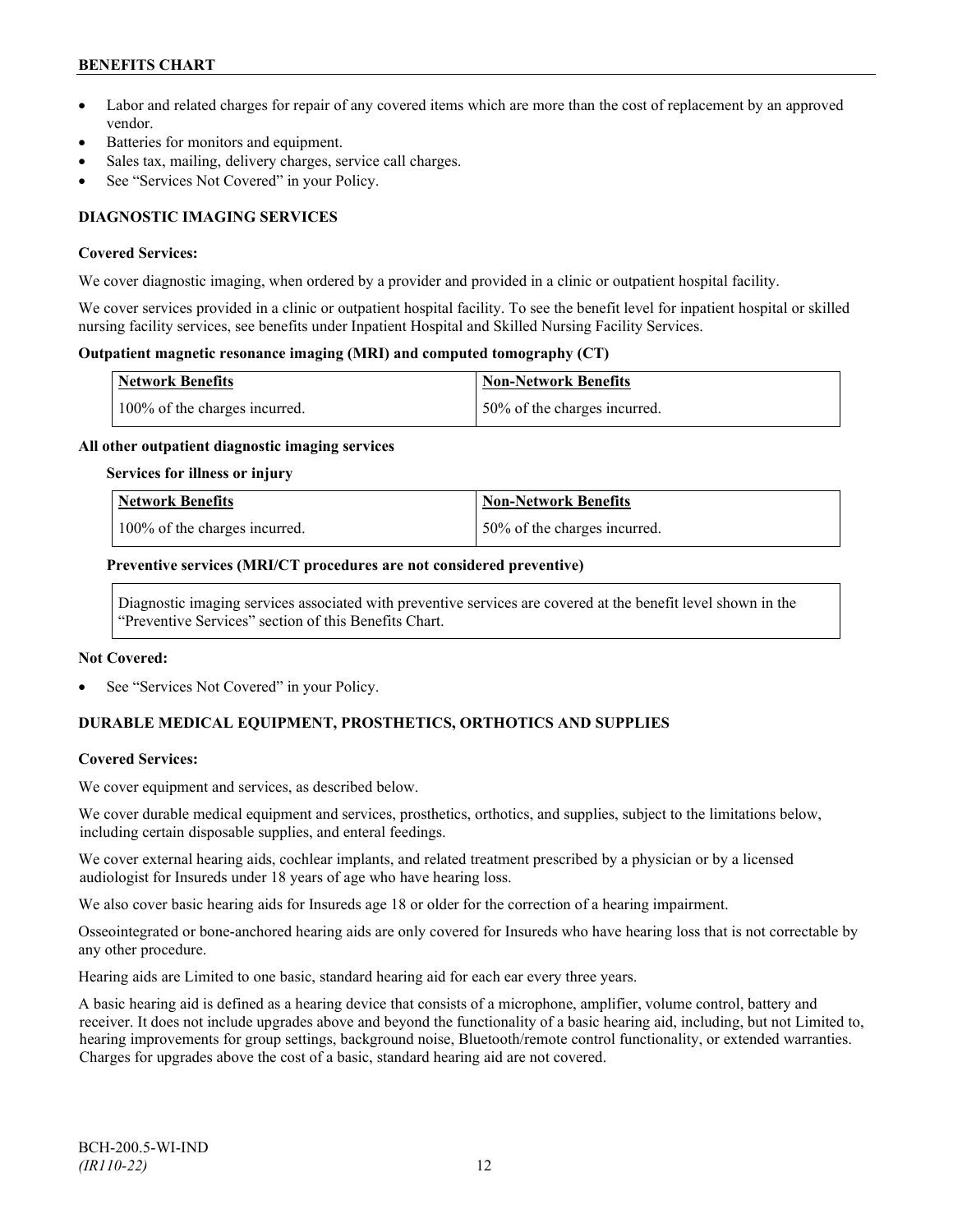Diabetic equipment and supplies are covered under the "Diabetic Equipment and Supplies" section.

| <b>Network Benefits</b>       | <b>Non-Network Benefits</b>  |
|-------------------------------|------------------------------|
| 100% of the charges incurred. | 50% of the charges incurred. |

### **Special dietary treatment for phenylketonuria (PKU) if it meets our medical coverage criteria**

| <b>Network Benefits</b>       | <b>Non-Network Benefits</b>  |
|-------------------------------|------------------------------|
| 100% of the charges incurred. | 50% of the charges incurred. |

#### **Oral amino acid based elemental formula if it meets our medical coverage criteria**

| Network Benefits              | <b>Non-Network Benefits</b>  |
|-------------------------------|------------------------------|
| 100% of the charges incurred. | 50% of the charges incurred. |

### **Limitations:**

Coverage of durable medical equipment is Limited by the following.

- Payment will not exceed the cost of an alternate piece of equipment or service that is effective and medically necessary.
- For prosthetic benefits, other than oral appliances for cleft lip and cleft palate, payment will not exceed the cost of an alternate piece of equipment or service that is effective, medically necessary and enables Insureds to conduct standard activities of daily living.
- We reserve the right to determine if an item will be approved for rental vs. purchase.
- We require that certain diabetic supplies and equipment be purchased at a pharmacy.
- Covered services and supplies are based on established medical policies which are subject to periodic review and modification by the medical directors. Our medical policy for diabetic supplies includes information on our required models and brands. These medical policies (medical coverage criteria) are available by calling Member Services, or logging on to your "*my*HealthPartners" account at [healthpartners.com.](http://www.healthpartners.com/)

## **Not Covered:**

Items which are not eligible for coverage include, but are not Limited to:

- Replacement or repair of any covered items, if the items are (i) damaged or destroyed by misuse, abuse or carelessness, (ii) lost; or (iii) stolen.
- Duplicate or similar items.
- Labor and related charges for repair of any covered items which are more than the cost of replacement by an approved vendor.
- Sales tax, mailing, delivery charges, service call charges.
- Items which are primarily educational in nature or for hygiene, vocation, comfort, convenience or recreation.
- Communication aids or devices: equipment to create, replace or augment communication abilities including, but not Limited to, speech processors, receivers, communication boards, or computer or electronic assisted communication.
- Implantable and osseointegrated or bone-anchored hearing aids and their fitting, except as specifically described in this Benefits Chart. This exclusion does not apply to cochlear implants.
- Eyeglasses, contact lenses and their fitting, measurement and adjustment, except as specifically described in this Benefits Chart.
- Hair prostheses (wigs).
- Household equipment which primarily has customary uses other than medical, such as, but not Limited to, exercise cycles, air purifiers, central or unit air conditioners, water purifiers, non-allergenic pillows, mattresses or waterbeds.
- Household fixtures including, but not Limited to, escalators or elevators, ramps, swimming pools and saunas.
- Modifications to the structure of the home including, but not Limited to, wiring, plumbing or charges for installation of equipment.
- Vehicle, car or van modifications including, but not Limited to, hand brakes, hydraulic lifts and car carrier.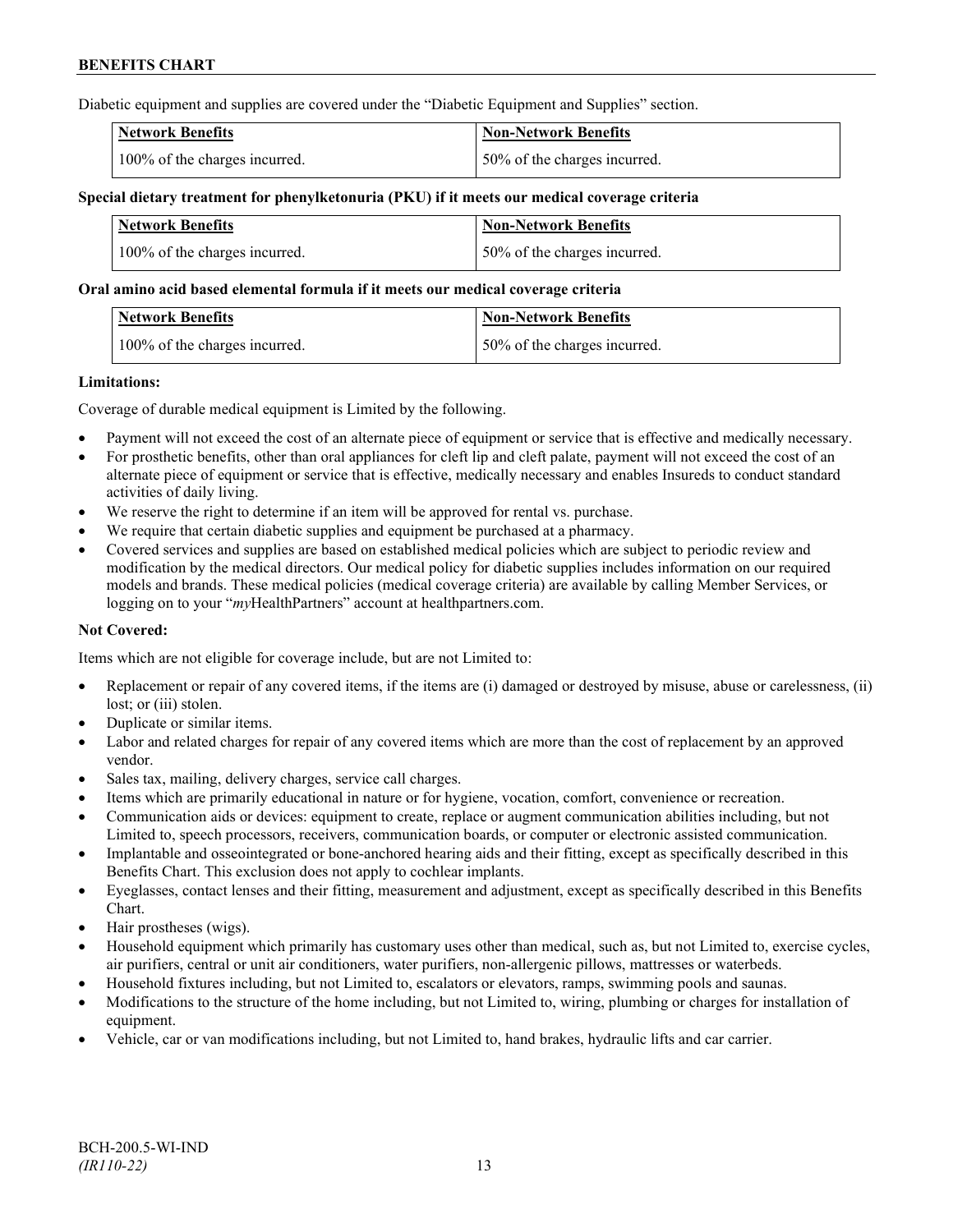## **BENEFITS CHART**

- Rental equipment while owned equipment is being repaired by non-contracted vendors, beyond one month rental of medically necessary equipment.
- Other equipment and supplies, including, but not Limited to assistive devices, that we determine are not eligible for coverage.
- See "Services Not Covered" in your Policy.

## **EMERGENCY AND URGENTLY NEEDED CARE SERVICES**

## **Covered Services:**

We cover services for emergency care and urgently needed care if the services are otherwise eligible for coverage under your Policy.

**Urgently needed care.** These are services to treat an unforeseen illness or injury that:

- are required in order to prevent a serious deterioration in your health, and
- cannot be delayed until the next available clinic or office hours.

| <b>Network Benefits</b>       | <b>Non-Network Benefits</b>  |
|-------------------------------|------------------------------|
| 100% of the charges incurred. | 50% of the charges incurred. |

## **First four visits**

| If any of the first four visits are urgent care visits or<br>office visits, they are covered at 100%, subject to a<br>copayment of \$30 per visit, not subject to the<br>deductible.                                               |  |
|------------------------------------------------------------------------------------------------------------------------------------------------------------------------------------------------------------------------------------|--|
| If any of the first four visits are convenience clinic<br>visits, telephone visits or E-visits (other than<br>Virtuwell), they are covered at 100%, subject to a<br>copayment of \$15 per visit, not subject to the<br>deductible. |  |
| Then services will be covered at the deductible and<br>coinsurance and/or copayment indicated for urgent care<br>visits, office visits, convenience clinic visits, telephone<br>visits or E-visits (other than Virtuwell).         |  |
| Physician services are included; however, charges for<br>office procedures, laboratory, radiology and other<br>ancillary services are not included and will be subject<br>to the deductible and coinsurance and/or copayment.      |  |

**Emergency care.** These are services to treat:

- the sudden, unexpected onset of illness or injury which, if left untreated or unattended until the next available clinic or office hours, would result in hospitalization, or
- a condition requiring professional health services immediately necessary to preserve life or stabilize health.

Emergency care includes emergency services as defined in Division BB, Title I, Section 102 of the Consolidated Appropriations Act of 2021.

When reviewing claims for coverage of emergency services, our medical director will take into consideration a reasonable layperson's belief that the circumstances required immediate medical care that could not wait until the next working day or next available clinic appointment.

**Emergency care in a hospital emergency room, including professional services of a physician**

| <b>Network Benefits</b>       | <b>Non-Network Benefits</b> |
|-------------------------------|-----------------------------|
| 100% of the charges incurred. | See Network Benefits.       |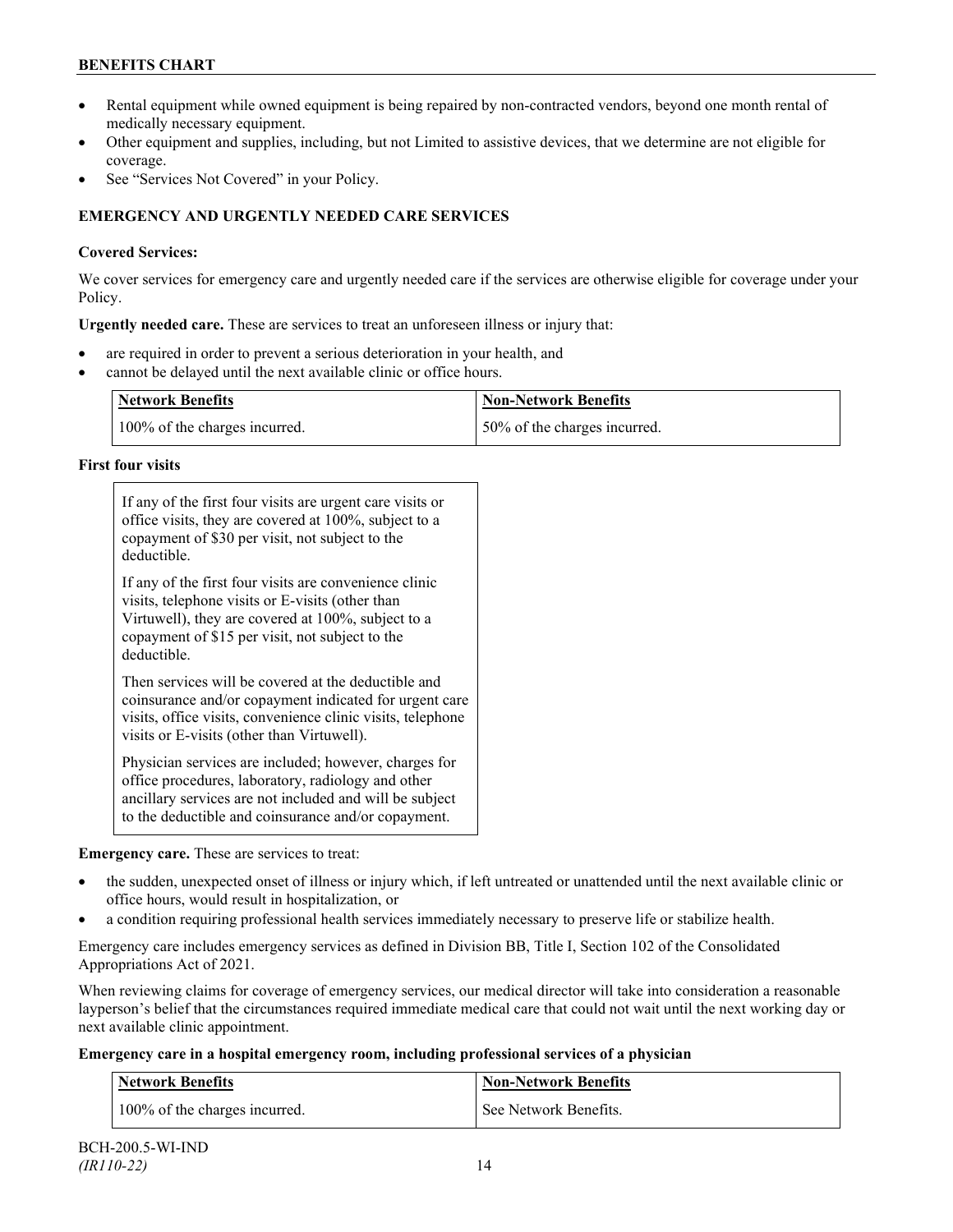## **Inpatient emergency care in a hospital**

| <b>Network Benefits</b>       | <b>Non-Network Benefits</b> |
|-------------------------------|-----------------------------|
| 100% of the charges incurred. | See Network Benefits.       |

### **Not Covered:**

• See "Services Not Covered" in your Policy.

## **GENE THERAPY**

### **Covered Services:**

We cover gene therapy treatment that meets our current medical coverage criteria.

| <b>Network Benefits</b>                                                                                                                                                                          | <b>Non-Network Benefits</b> |
|--------------------------------------------------------------------------------------------------------------------------------------------------------------------------------------------------|-----------------------------|
| Coverage level is same as corresponding Network<br>Benefit, depending on type of service provided, such as<br>Office Visits for Illness or Injury, Inpatient or<br>Outpatient Hospital Services. | No coverage.                |

#### **Limitations:**

- Gene therapy must be provided by a designated provider.
- Specific types of gene therapy are Limited to therapies and conditions specified in our medical coverage criteria.

### **Not Covered:**

See "Services Not Covered" in your Policy.

## **HEALTH EDUCATION**

#### **Covered Services:**

We cover education for preventive services and education for the management of chronic health problems (such as diabetes).

| <b>Network Benefits</b>                                     | <b>Non-Network Benefits</b>  |
|-------------------------------------------------------------|------------------------------|
| 100% of the charges incurred.<br>Deductible does not apply. | 50% of the charges incurred. |

#### **Not Covered:**

• See "Services Not Covered" in your Policy.

## **HOME-BASED COMPREHENSIVE HEALTH RISK ASSESSMENT**

#### **Covered Services:**

If you meet our criteria for coverage, you may qualify for our home-based comprehensive health risk assessment program. The program covers a health assessment with a designated nurse practitioner.

| <b>Network Benefits</b>                                     | <b>Non-Network Benefits</b> |
|-------------------------------------------------------------|-----------------------------|
| 100% of the charges incurred.<br>Deductible does not apply. | No coverage.                |

#### **Not Covered:**

See "Services Not Covered" in your Policy.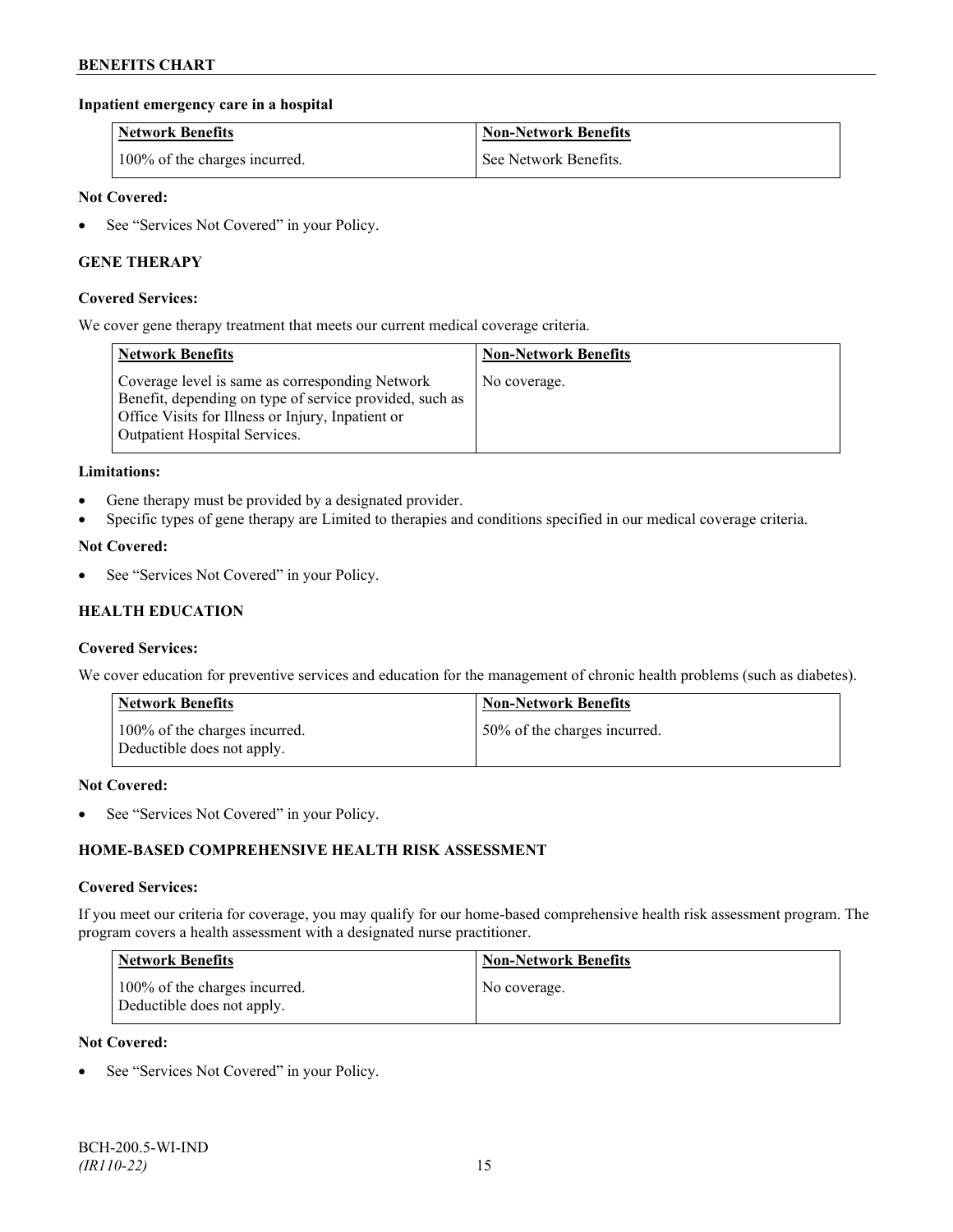## **HOME HEALTH SERVICES**

## **Covered Services:**

We cover skilled nursing services, physical therapy, occupational therapy, speech therapy, respiratory therapy and other therapeutic services, non-routine prenatal and routine postnatal well child visits (as described in our medical coverage criteria), phototherapy services for newborns, home health aide services and other eligible home health services when provided in your home, if you are homebound (i.e., unable to leave home without considerable effort due to a medical condition). Lack of transportation does not constitute homebound status. For phototherapy services for newborns and high risk prenatal services, supplies and equipment are included.

We cover total parenteral nutrition/intravenous ("TPN/IV") therapy, equipment, supplies and drugs in connection with IV therapy. IV line care kits are covered under Durable Medical Equipment.

We cover palliative care benefits. Palliative care includes symptom management, education and establishing goals of care. We waive the requirement that you be homebound for a Limited number of home visits for palliative care (as shown in this Benefits Chart), if you have a life-threatening, non-curable condition which has a prognosis of survival of two years or less. Additional palliative care visits are eligible under the home health services benefit if you are homebound and meet all other requirements defined in this section.

You do not need to be homebound to receive total parenteral nutrition/intravenous ("TPN/IV") therapy.

Home health services are eligible and covered only when:

- medically necessary; and
- provided as rehabilitative care, terminal care or maternity care; and
- ordered by a physician, and included in the written home care plan.

### **Physical therapy, occupational therapy, speech therapy, respiratory therapy, home health aide services and palliative care**

| <b>Network Benefits</b>       | <b>Non-Network Benefits</b> |
|-------------------------------|-----------------------------|
| 100% of the charges incurred. | No coverage.                |

## **TPN/IV therapy, skilled nursing services, non-routine prenatal/postnatal services and phototherapy**

| <b>Network Benefits</b>       | <b>Non-Network Benefits</b> |
|-------------------------------|-----------------------------|
| 100% of the charges incurred. | No coverage.                |

Each 24-hour visit (or shifts up to 24-hour visits) equals one visit and counts toward the Maximum visits for all other services shown below. Any visit that lasts less than 24 hours regardless of the length of the visit, will count as one visit toward the Maximum visits for all other services shown below. All visits must be medically necessary and benefit eligible.

#### **Routine postnatal well child visits**

| Network Benefits                                            | <b>Non-Network Benefits</b>  |
|-------------------------------------------------------------|------------------------------|
| 100% of the charges incurred.<br>Deductible does not apply. | 50% of the charges incurred. |

#### **Maximum visits for palliative care:**

If you are eligible to receive palliative care in the home and you are not homebound, there is a maximum of 12 visits per calendar year.

#### **Maximum visits for all services other than palliative care:**

| Network Benefits             | Non-Network Benefits |
|------------------------------|----------------------|
| 60 visits per calendar year. | No coverage.         |

The routine postnatal well child visits do not count toward the visit limit.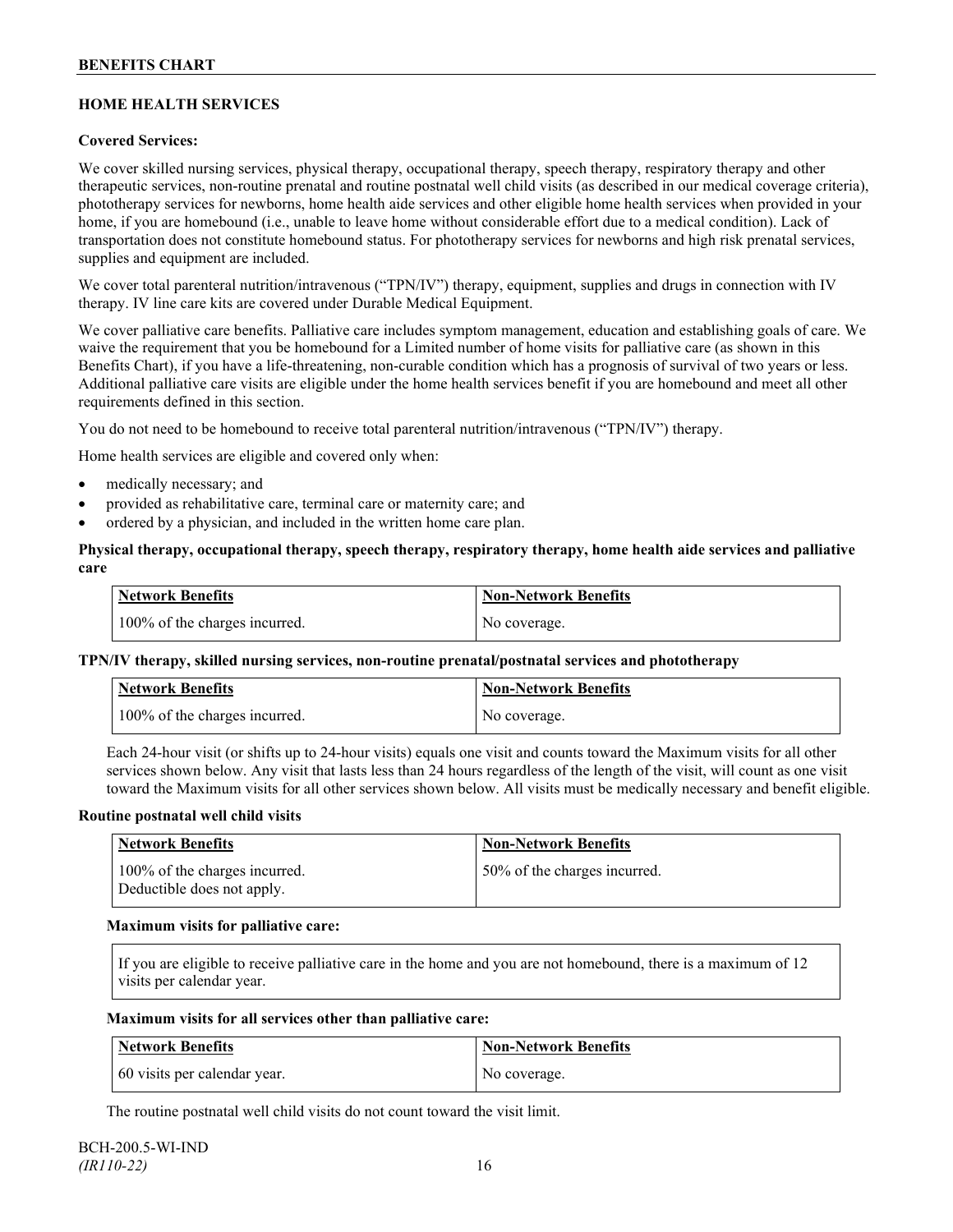## **Limitations:**

- Home health services are not provided as a substitute for a primary caregiver in the home or as relief (respite) for a primary caregiver in the home. We will not reimburse family members or residents in your home for the above services.
- A service shall not be considered a skilled nursing service merely because it is performed by, or under the direct supervision of, a licensed nurse. Where a service (such as tracheotomy suctioning or ventilator monitoring) or like services, can be safely and effectively performed by a non-medical person (or self-administered), without the direct supervision of, a licensed nurse, the service shall not be regarded as a skilled nursing service, whether or not a skilled nurse actually provides the service. The unavailability of a competent person to provide a non-skilled service shall not make it a skilled service when a skilled nurse provides it. Only the skilled nursing component of so-called "blended" services (i.e. services which include skilled and non-skilled components) are covered under this Benefits Chart.

## **Not Covered:**

- Home Health Services by a Non-Network provider.
- Financial or legal counseling services.
- Housekeeping or meal services in your home.
- Private duty nursing services.
- Services provided by a family member or enrollee, or a resident in the enrollee's home.
- Vocational rehabilitation and recreational or educational therapy. Recreation therapy is therapy provided solely for the purpose of recreation, including, but not Limited to: (a) requests for physical therapy or occupational therapy to improve athletic ability, and (b) braces or guards to prevent sports injuries.
- See "Services Not Covered" in your Policy.

## **HOME HOSPICE SERVICES**

## **Applicable Definitions:**

**Part-time.** This is up to two hours of service per day, more than two hours is considered continuous care.

**Continuous Care.** This is from two to twelve hours of service per day provided by a registered nurse, licensed practical nurse, or home health aide, during a period of crisis in order to maintain a terminally ill patient at home.

**Appropriate Facility.** This is a nursing home, hospice residence, or other inpatient facility.

**Custodial Care Related to Hospice Services.** This means providing assistance in the activities of daily living and the care needed by a terminally ill patient which can be provided by primary caregiver (i.e., family member or friend) who is responsible for the patient's home care.

## **Covered Services:**

**Home hospice program:** We cover the services described below if you are terminally ill and accepted as a home hospice program participant. You must meet the eligibility requirements of the program, and elect to receive services through the home hospice program. The services will be provided in your home, with inpatient care available when medically necessary as described below. If you elect to receive hospice services, you do so in lieu of curative treatment for your terminal illness for the period you are enrolled in the home hospice program.

**Eligibility:** In order to be eligible to be enrolled in the home hospice program, you must: (1) be a terminally ill patient (prognosis of six months or less); (2) have chosen a palliative treatment focus (i.e., emphasizing comfort and supportive services rather than treatment attempting to cure the disease or condition); and (3) continue to meet the terminally ill prognosis as reviewed by our medical director or his or her designee over the course of care. You may withdraw from the home hospice program at any time.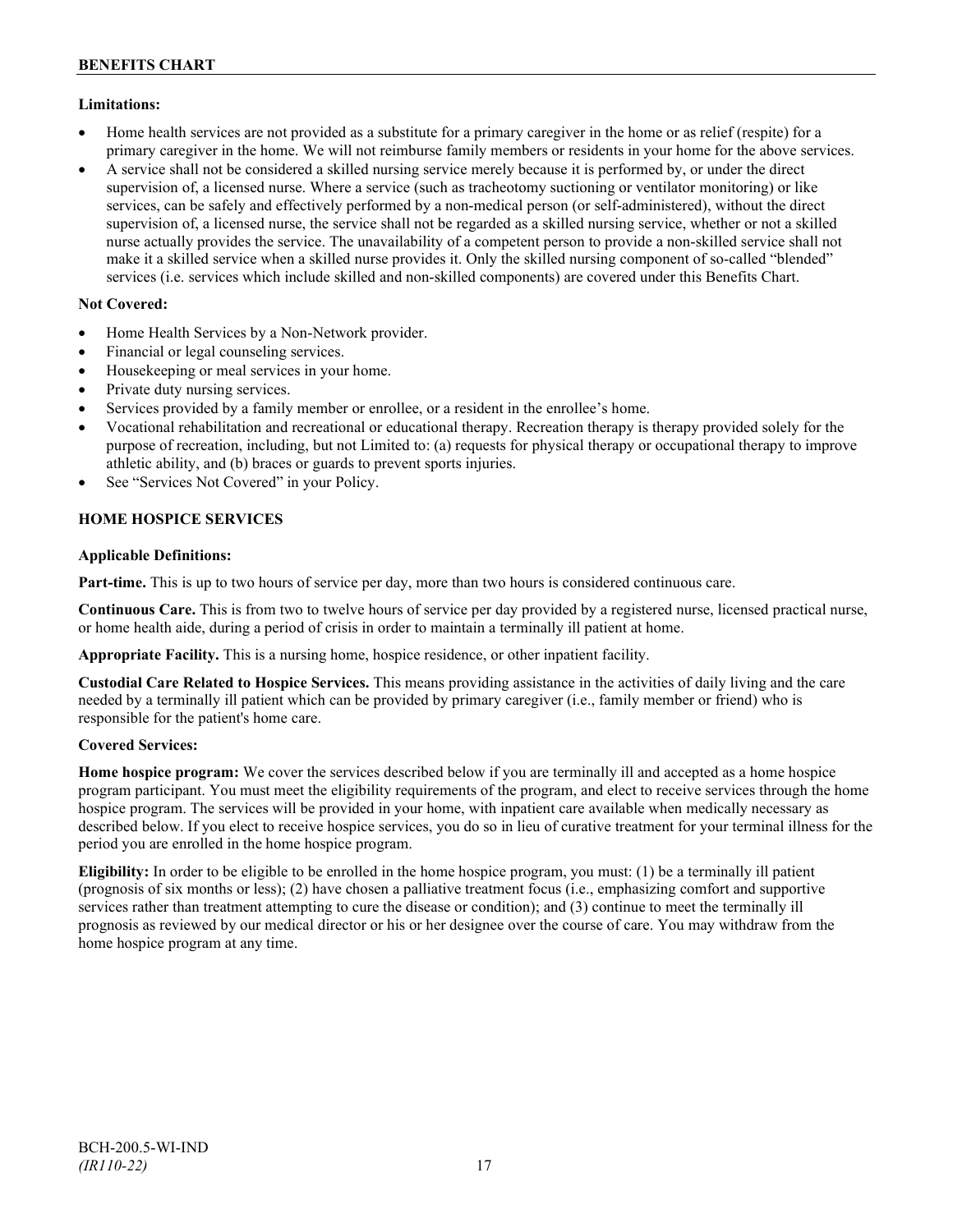## **BENEFITS CHART**

**Eligible services:** Hospice services include the following services provided in accordance with an approved hospice treatment plan:

- Home Health Services:
	- o Part-time care provided in your home by an interdisciplinary hospice team (which may include a physician, nurse, social worker, and spiritual counselor) and medically necessary home health services are covered.
	- o One or more periods of continuous care in your home or in a setting which provides day care for pain or symptom management, when medically necessary, will be covered.
- Inpatient Services: We cover medically necessary inpatient services.
- Other Services:
	- Respite care is covered for care in your home or in an appropriate facility, to give your primary caregivers (i.e., family members or friends) rest and/or relief when necessary in order to maintain a terminally ill patient at home*.*
	- o Medically necessary medications for pain and symptom management.
	- o Semi-electric hospital beds and other durable medical equipment are covered.
	- Emergency and non-emergency care is covered.

| Network Benefits              | <b>Non-Network Benefits</b> |
|-------------------------------|-----------------------------|
| 100% of the charges incurred. | No coverage.                |

Respite care is Limited to 5 days per episode, and respite care and continuous care combined are Limited to 30 days.

### **Not Covered:**

- Home Hospice Services by a Non-Network provider.
- Financial or legal counseling services.
- Housekeeping or meal services in your home.
- Custodial or maintenance care related to hospice services, whether provided in the home or in a nursing home.
- Any service not specifically described as covered services under this home hospice services benefits.
- Any services provided by members of your family or residents in your home.
- See "Services Not Covered" in your Policy.

## **HOSPITAL AND SKILLED NURSING FACILITY SERVICES**

#### **Covered Services:**

We cover services as described below.

#### **Medical or surgical hospital services**

**Inpatient hospital services:** We cover the following medical or surgical services, for the treatment of acute illness or injury, which require the level of care only provided in an acute care facility. These services must be authorized by a physician.

Inpatient hospital services include: room and board; the use of operating or maternity delivery rooms; intensive care facilities; newborn nursery facilities; general nursing care, anesthesia, laboratory and diagnostic imaging services, radiation therapy, physical therapy, prescription drugs or other medications administered during treatment, blood and blood products (unless replaced), and blood derivatives, and other diagnostic or treatment related hospital services; physician and other professional medical and surgical services provided while in the hospital, including gender confirmation surgery that meets medical coverage criteria.

We cover, following a vaginal delivery, a minimum of 48 hours of inpatient care for the mother and newborn child. We cover, following a caesarean section delivery, a minimum of 96 hours of inpatient care for the mother and newborn child.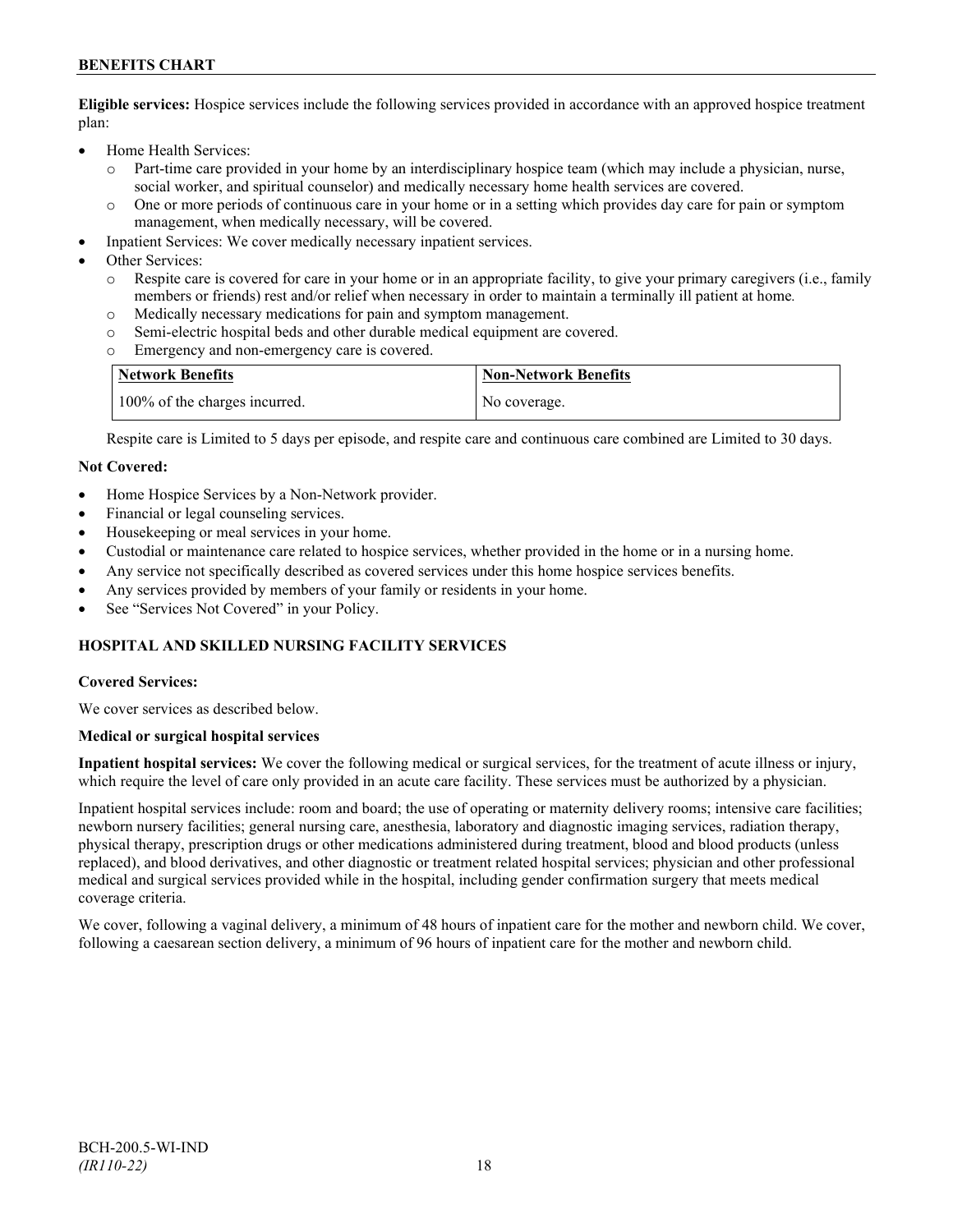Health insurance issuers generally may not, under Federal law, restrict benefits for any hospital length of stay in connection with childbirth for the mother of newborn child to less than 48 hours following a vaginal delivery, or less than 96 hours following a caesarean section. However, Federal law generally does not prohibit the mother's or newborn's attending provider, after consulting with the mother, from discharging the mother or her newborn earlier than 48 hours (or 96 hours as applicable). In any case plans and issuers may not, under Federal law, require that a provider obtain authorization from the plan or the insurance issuer for prescribing a length of stay not in excess of 48 hours (or 96 hours).

| <b>Network Benefits</b>       | Non-Network Benefits         |
|-------------------------------|------------------------------|
| 100% of the charges incurred. | 50% of the charges incurred. |

Each Insured's admission or confinement, including that of a newborn child, is separate and distinct from the admission or confinement of any other Insured.

**Outpatient hospital, ambulatory care or surgical facility services:** We cover the following medical and surgical services, for diagnosis or treatment of illness or injury on an outpatient basis. These services must be authorized by a physician.

Outpatient services include: use of operating rooms, maternity delivery rooms or other outpatient departments, rooms or facilities; and the following outpatient services: general nursing care, anesthesia, laboratory and diagnostic imaging services, radiation therapy, physical therapy, drugs administered during treatment, blood and blood products (unless replaced), and blood derivatives, and other diagnostic or treatment related outpatient services; physician and other professional medical and surgical services provided while an outpatient, including colonoscopies, and gender confirmation surgery that meets medical coverage criteria.

To see the benefit level for diagnostic imaging services, laboratory services and physical therapy, see benefits under Diagnostic Imaging Services, Laboratory Services and Physical Therapy in this Benefits Chart.

| <b>Network Benefits</b>       | <b>Non-Network Benefits</b>  |
|-------------------------------|------------------------------|
| 100% of the charges incurred. | 50% of the charges incurred. |

**Skilled nursing facility care:** We cover room and board, daily skilled nursing and related ancillary services for post-acute treatment and rehabilitative care of illness or injury that meets medical coverage criteria.

| <b>Network Benefits</b>                      | <b>Non-Network Benefits</b>                  |
|----------------------------------------------|----------------------------------------------|
| 100% of the charges incurred.                | 50% of the charges incurred.                 |
| Limited to a 30 day maximum per confinement. | Limited to a 30 day maximum per confinement. |

Each day of services provided under the Network Benefits and Non-Network Benefits, combined, applies toward the maximum shown above.

## **Not Covered:**

- Services for items for personal convenience, such as television rental, are not covered.
- See "Services Not Covered" in your Policy.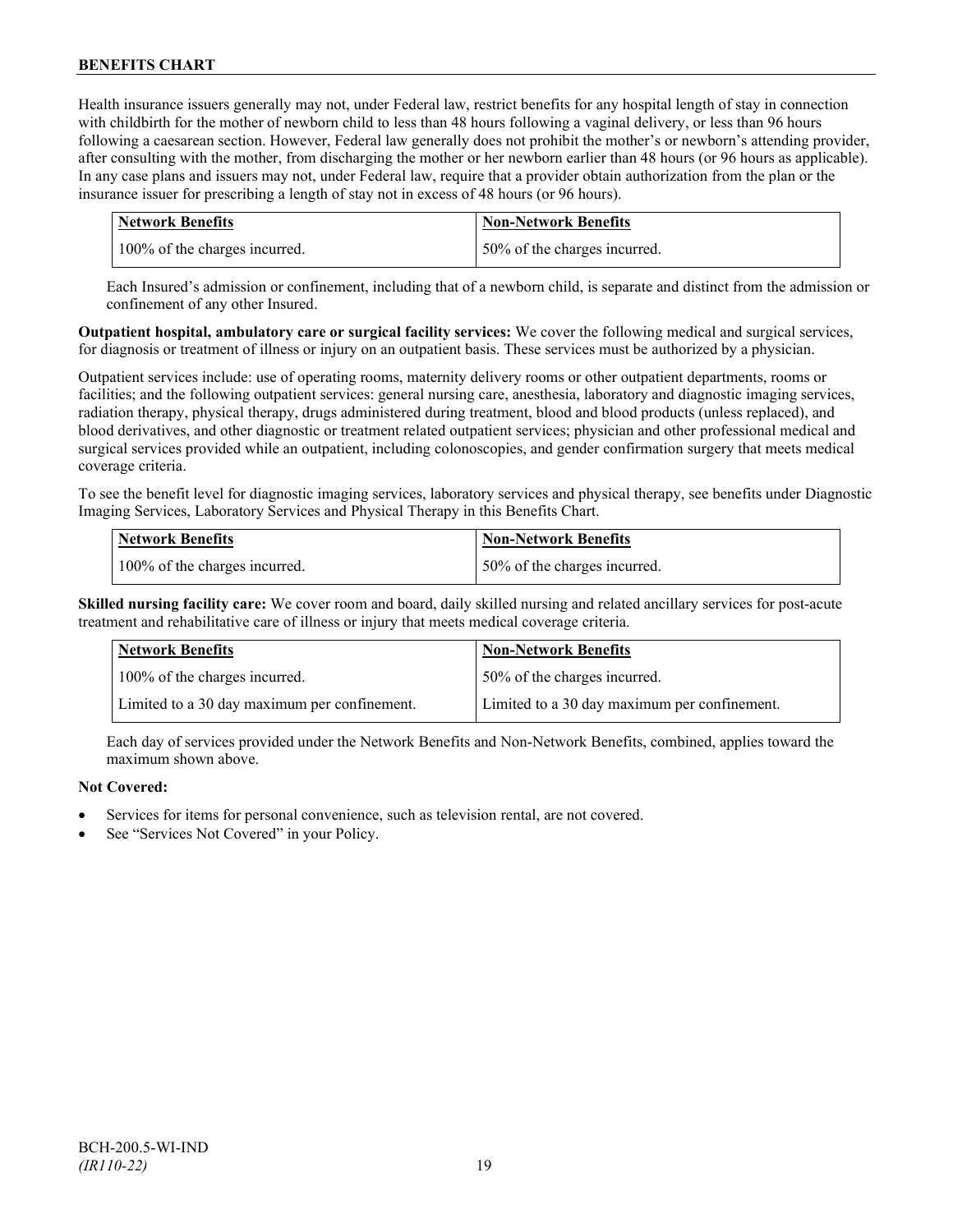## **INFERTILITY DIAGNOSIS**

## **Covered Services:**

We cover the diagnosis of infertility. These services include diagnostic procedures and tests provided in connection with an infertility evaluation, office visits and consultations to diagnose infertility.

| Network Benefits              | <b>Non-Network Benefits</b>  |
|-------------------------------|------------------------------|
| 100% of the charges incurred. | 50% of the charges incurred. |

Coverage is Limited to office visits and consultations to diagnose infertility. Treatment is not covered.

## **Not Covered:**

- Infertility/fertility treatment, including, but not limited to, office visits, laboratory services, diagnostic imaging services, and fertility drugs, reversal of sterilization, and sperm, ova or embryo acquisition, retrieval or storage; however, we do cover office visits and consultations to diagnose infertility.
- Services related to the establishment of surrogate pregnancy and fees for a surrogate. However, pregnancy and maternity services are covered for an Insured under this Benefits Chart, including a surrogate pregnancy.
- See "Services Not Covered" in your Policy.

## **LABORATORY SERVICES**

### **Covered Services:**

We cover laboratory tests when ordered by a provider and provided in a clinic or outpatient hospital facility. This includes blood tests to detect lead exposure in children between the ages of 6 months and 72 months.

To see the benefit level for inpatient hospital or skilled nursing facility services, see benefits under Inpatient Hospital and Skilled Nursing Facility Services in this Benefits Chart.

**Prostate-specific antigen (PSA) testing.** We cover prostate cancer screening for men 40 years of age or over who are symptomatic or in a high-risk category and for all men 50 years of age or older.

| <b>Network Benefits</b>       | <b>Non-Network Benefits</b>  |
|-------------------------------|------------------------------|
| 100% of the charges incurred. | 50% of the charges incurred. |

## **All other laboratory services**

#### **Services for illness or injury**

| <b>Network Benefits</b>       | <b>Non-Network Benefits</b>  |
|-------------------------------|------------------------------|
| 100% of the charges incurred. | 50% of the charges incurred. |

#### **Preventive services**

Laboratory services associated with preventive services are covered at the benefit level shown in the "Preventive Services" section of this Benefits Chart.

#### **Not Covered:**

See "Services Not Covered" in your Policy.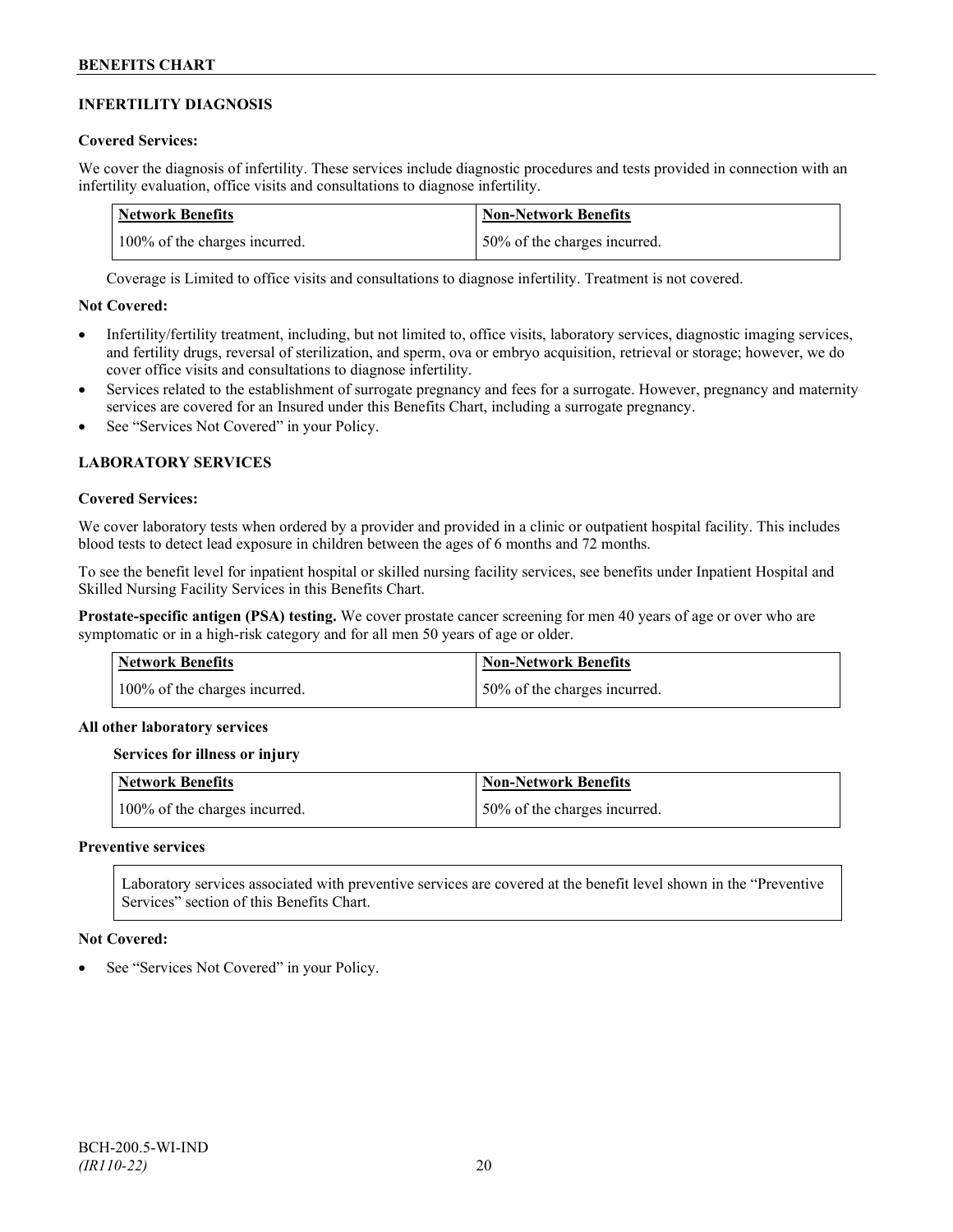## **MASTECTOMY RECONSTRUCTION BENEFIT**

## **Covered Services:**

We cover reconstruction of the breast on which the mastectomy has been performed; surgery and reconstruction of the other breast to produce symmetrical appearance, and prostheses and physical complications of all stages of mastectomy, including lymphedemas.

| <b>Network Benefits</b>                               | <b>Non-Network Benefits</b>                           |
|-------------------------------------------------------|-------------------------------------------------------|
| Coverage level is same as corresponding Network       | Coverage level is same as corresponding Non-Network   |
| Benefits, depending on type of service provided, such | Benefits, depending on type of service provided, such |
| as Office Visits for Illness or Injury, Inpatient or  | as Office Visits for Illness or Injury, Inpatient or  |
| Outpatient Hospital Services.                         | Outpatient Hospital Services.                         |

## **Not Covered:**

See "Services Not Covered" in your Policy.

## **MEDICATION THERAPY DISEASE MANAGEMENT PROGRAM**

## **Covered Services:**

If you meet our criteria for coverage, you may qualify for our Medication Therapy Disease Management Program.

The program covers consultations with a designated Network pharmacist.

Covered services are based on established medical policies, which are subject to periodic review and modification by the medical directors. These medical policies (medical coverage criteria) are available by calling Member Services, or logging on to your "*my*HealthPartners" account at [healthpartners.com.](http://www.healthpartners.com/)

| <b>Network Benefits</b>                                     | <b>Non-Network Benefits</b> |
|-------------------------------------------------------------|-----------------------------|
| 100% of the charges incurred.<br>Deductible does not apply. | No coverage.                |

## **Not Covered:**

See "Services Not Covered" in your Policy.

## **OFFICE VISITS FOR ILLNESS OR INJURY**

## **Covered Services:**

We cover the following when medically necessary: professional medical and surgical services and related supplies, including biofeedback, of physicians and other health care providers; blood and blood products (unless replaced) and blood derivatives.

We cover diagnosis and treatment of illness or injury to the eyes. Where contact or eye glass lenses are prescribed as medically necessary for the post-operative treatment of cataracts or for the treatment of aphakia, acute or chronic corneal pathology or keratoconus, we cover the initial evaluation, lenses and fitting. Insureds must pay for lens replacement beyond the initial pair.

Services received via video, e-visit or telephone are covered under the "Telehealth/Telemedicine Services" section.

## **Office visits**

| <b>Network Benefits</b>       | <b>Non-Network Benefits</b>  |
|-------------------------------|------------------------------|
| 100% of the charges incurred. | 50% of the charges incurred. |

## **Convenience clinics**

| <b>Network Benefits</b>       | <b>Non-Network Benefits</b>  |
|-------------------------------|------------------------------|
| 100% of the charges incurred. | 50% of the charges incurred. |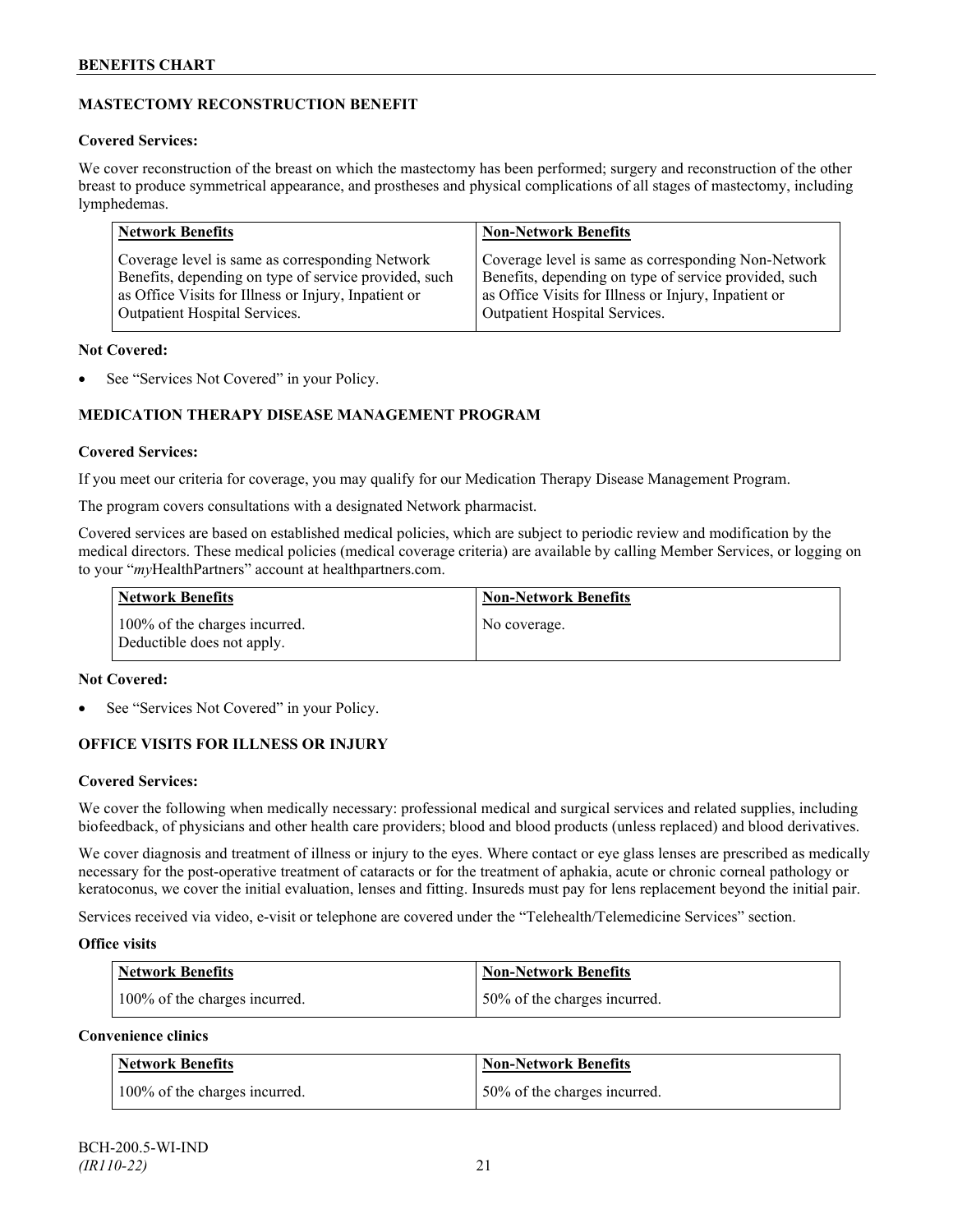## **First four visits**

If any of the first four visits are urgent care visits or office visits, they are covered at 100%, subject to a copayment of \$30 per visit, not subject to the deductible.

If any of the first four visits are convenience clinic visits, telephone visits or E-visits (other than Virtuwell), they are covered at 100%, subject to a copayment of \$15 per visit, not subject to the deductible.

Then services will be covered at the deductible and coinsurance and/or copayment indicated for urgent care visits, office visits, convenience clinic visits, telephone visits or E-visits (other than Virtuwell).

Physician services are included; however, charges for office procedures, laboratory, radiology and other ancillary services are not included and will be subject to the deductible and coinsurance and/or copayment.

### **Injections administered in a physician's office, other than immunizations**

#### **Allergy injections**

| <b>Network Benefits</b>       | Non-Network Benefits         |
|-------------------------------|------------------------------|
| 100% of the charges incurred. | 50% of the charges incurred. |

#### **All other injections**

| <b>Network Benefits</b>       | Non-Network Benefits         |
|-------------------------------|------------------------------|
| 100% of the charges incurred. | 50% of the charges incurred. |

### **Not Covered:**

- Court ordered treatment, except as described in this Benefits Chart. Any resulting court ordered treatment for mental health services will be subject to the Policy's requirement for medical necessity.
- See "Services Not Covered" in your Policy.

## **PEDIATRIC EYEWEAR**

#### **Covered Services:**

We cover pediatric eyewear for children.

Routine eye exams are covered under the "Preventive Services" section.

| <b>Network Benefits</b>       | <b>Non-Network Benefits</b> |
|-------------------------------|-----------------------------|
| 100% of the charges incurred. | No coverage.                |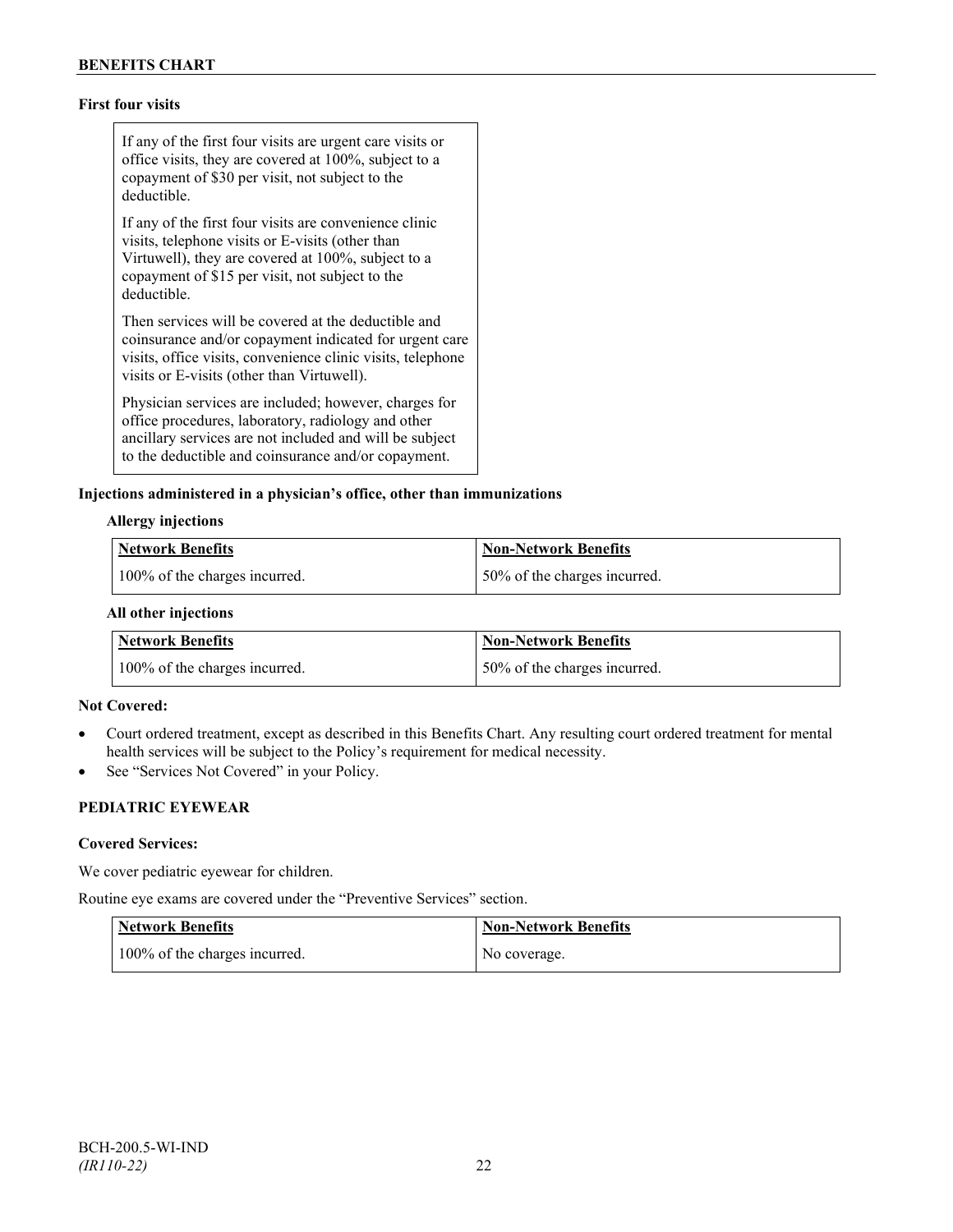## **Limitations:**

- Coverage under this provision will continue until the end of the month in which the child turns 19.
- Limited to one of the following per calendar year:
	- o one pair of eyeglasses including one set of prescription lenses, frames from the designated eyewear collection, and anti scratch coating; or
	- o one pair of non-disposable contact lenses; or
	- o a one year supply of disposable contact lenses.
- Contact lens fittings are limited to two per calendar year.

## **Not Covered:**

- Frames that are not included in the designated eyewear collection are not covered. However, one pair of lenses will be covered if a member chooses frames outside the designated eyewear collection.
- More than one pair of lenses or frames or non-disposable contacts per calendar year, regardless of the reason. This includes replacement of eyeglasses or contact lenses due to loss, breakage, theft, or change in prescription.
- Safety glasses or goggles for sports or vocational reasons.
- Upgrades including, but not limited to, UV protection and no-line multifocal lenses.
- See "Services Not Covered" in your Policy.

## **PHYSICAL THERAPY, OCCUPATIONAL THERAPY, SPEECH THERAPY AND OTHER SPECIFIED THERAPIES**

## **Covered Services:**

We cover the following physical therapy, occupational therapy and speech therapy services:

- Medically necessary rehabilitative care to correct the effects of illness or injury.
- Habilitative services rendered for congenital, developmental or medical conditions which have significantly Limited the successful initiation of normal speech and normal motor development.

Massage therapy which is performed in conjunction with other treatment/modalities by a physical or occupational therapist, is part of a prescribed treatment plan and is not billed separately is covered.

We cover services provided in a clinic. We also cover physical therapy provided in an outpatient hospital facility. To see the benefit level for inpatient hospital or skilled nursing facility services, see benefits under "Inpatient Hospital and Skilled Nursing Facility Services".

## **Rehabilitative care**

| <b>Network Benefits</b>                                                                       | <b>Non-Network Benefits</b>                                                                   |
|-----------------------------------------------------------------------------------------------|-----------------------------------------------------------------------------------------------|
| 100% of the charges incurred.                                                                 | 50% of the charges incurred.                                                                  |
| Physical, Occupational and Speech Therapy are<br>Limited to 20 visits each per calendar year. | Physical, Occupational and Speech Therapy are<br>Limited to 20 visits each per calendar year. |

In addition to the services provided above, we cover a minimum of:

- 20 visits per calendar year for pulmonary rehabilitation therapy,
- 36 visits per calendar year for cardiac rehabilitation therapy,
- 30 visits per calendar year for post-cochlear implant aural therapy,
- 20 visits per calendar year for cognitive rehabilitation therapy.

The maximum number of visits are combined for Network Benefits and Non-Network Benefits.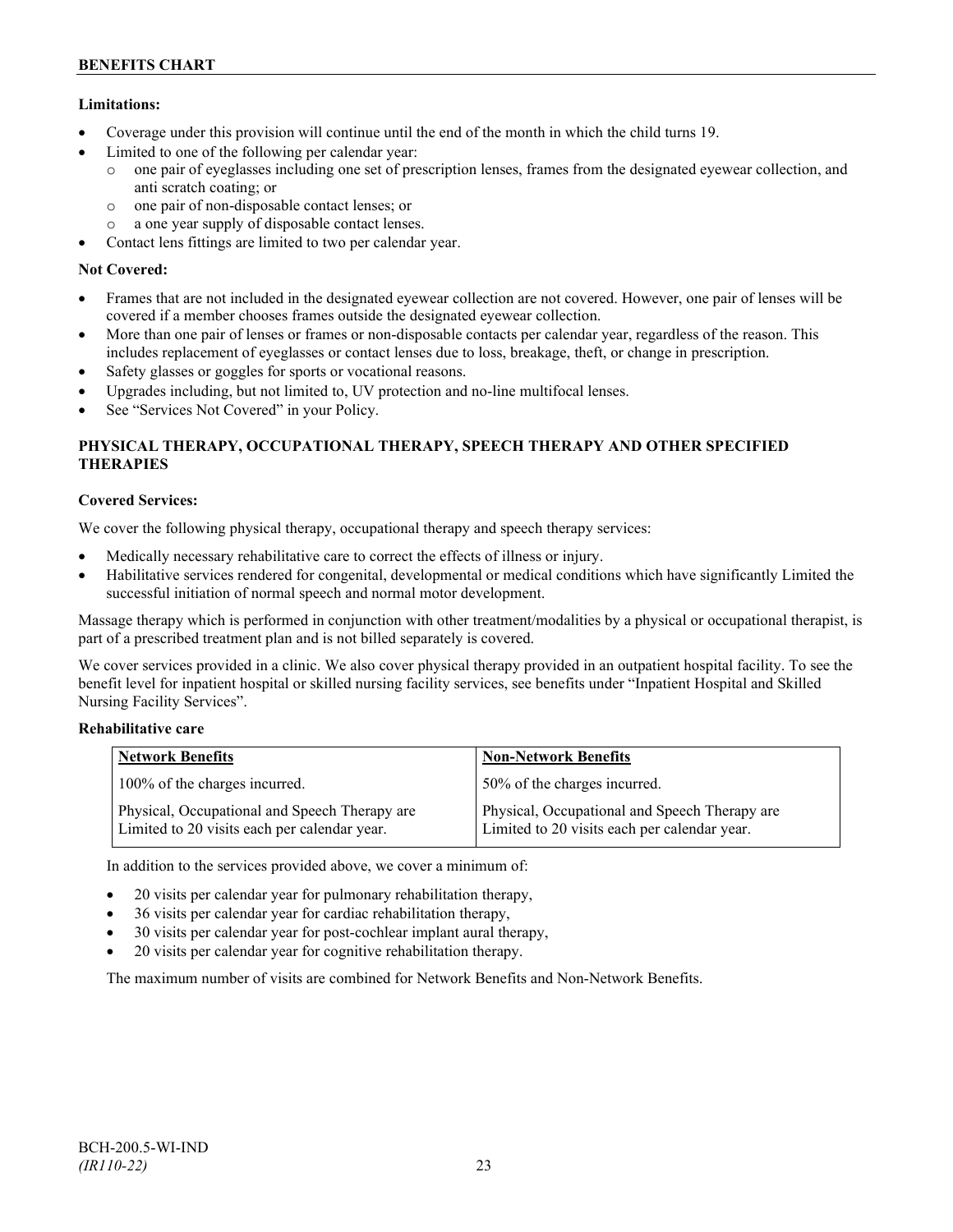## **BENEFITS CHART**

## **Habilitative care**

| <b>Network Benefits</b>                                                                       | <b>Non-Network Benefits</b>                                                                   |
|-----------------------------------------------------------------------------------------------|-----------------------------------------------------------------------------------------------|
| 100% of the charges incurred.                                                                 | 50% of the charges incurred.                                                                  |
| Physical, Occupational and Speech Therapy are<br>Limited to 20 visits each per calendar year. | Physical, Occupational and Speech Therapy are<br>Limited to 20 visits each per calendar year. |

The maximum number of visits is combined for Network Benefits and Non-Network Benefits.

### **Not Covered:**

- Massage therapy for the purpose of comfort or convenience of the Insured.
- See "Services Not Covered" in your Policy.

## **PRESCRIPTION DRUG SERVICES**

#### **Covered Services:**

We cover prescription drugs and medications that can be self-administered or are administered in a physician's office.

### **For Network Benefits, drugs and medications must be obtained at a network pharmacy.**

### **If a copayment is required, you must pay one copayment for each 30-day supply, or portion thereof.**

### **Outpatient drugs (except as specified below)**

| <b>Network Benefits</b>                                                                                                                                                                                                                                                                                                                                                      | <b>Non-Network Benefits</b>  |
|------------------------------------------------------------------------------------------------------------------------------------------------------------------------------------------------------------------------------------------------------------------------------------------------------------------------------------------------------------------------------|------------------------------|
| 100% of the charges incurred, subject to a<br>copayment of \$5 for generic low cost formulary drugs,<br>and 100% of the charges incurred, subject to a<br>copayment of \$25 for generic high cost formulary<br>drugs.<br>Deductible does not apply.                                                                                                                          | 50% of the charges incurred. |
| Brand name formulary drugs are covered at 100% of the<br>charges incurred.                                                                                                                                                                                                                                                                                                   |                              |
| Non-formulary drugs are covered at 50% of the charges<br>incurred.                                                                                                                                                                                                                                                                                                           |                              |
| In no event will your cost for a formulary insulin drug<br>exceed \$25. Deductible does not apply to formulary<br>insulin drugs.                                                                                                                                                                                                                                             |                              |
| Oral chemotherapy drugs are included on the<br>Specialty Drug List. However, you pay the applicable<br>outpatient drug benefit. As required by Wisconsin law,<br>you will not pay higher cost sharing (deductible,<br>copayment or coinsurance) for orally administered<br>chemotherapy drugs than you pay for injected or<br>intravenously administered chemotherapy drugs. |                              |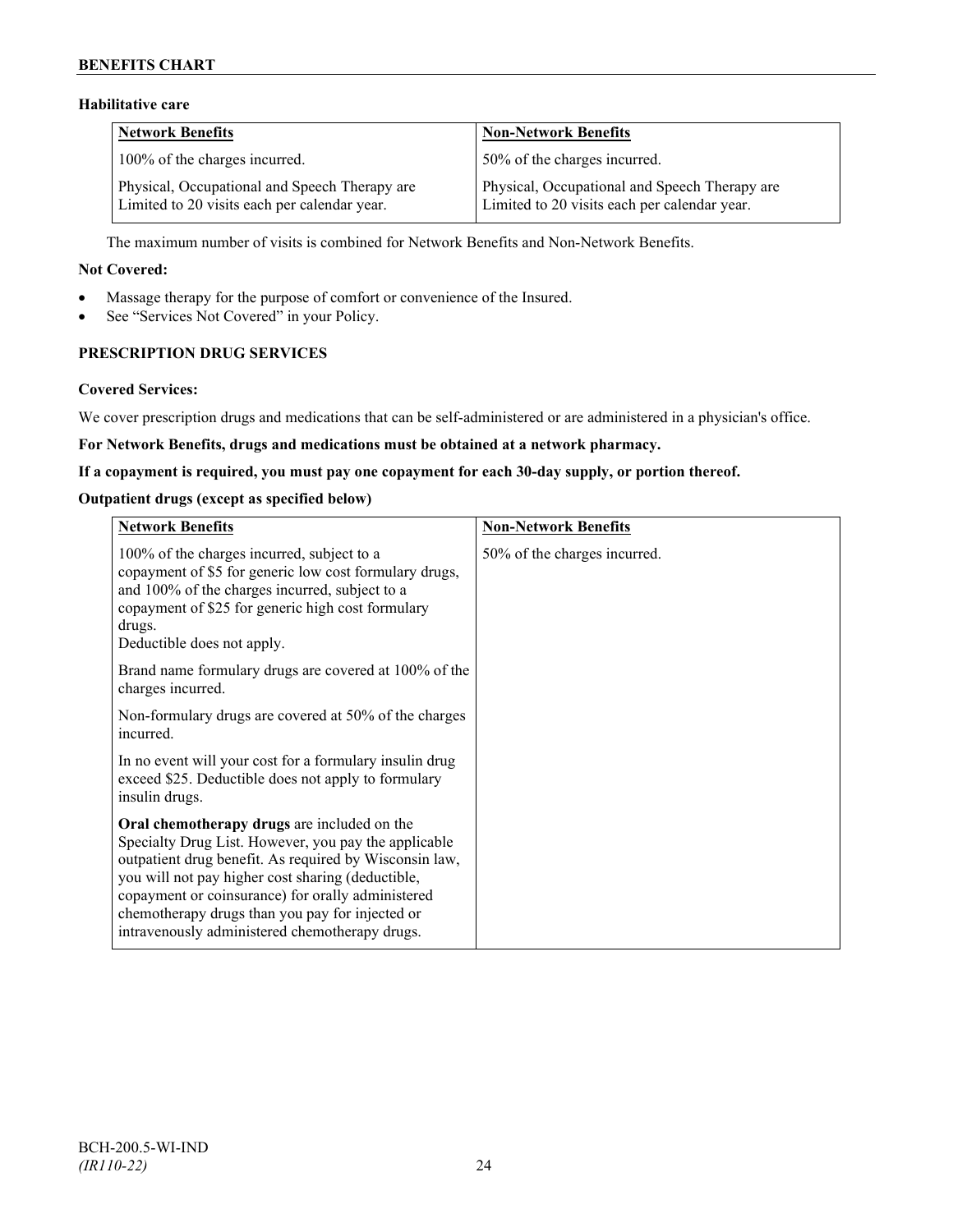## **Mail order drugs**

| <b>Network Benefits</b>                                                                                                                                                                                                                                                                                                 | <b>Non-Network Benefits</b>                                                                                |
|-------------------------------------------------------------------------------------------------------------------------------------------------------------------------------------------------------------------------------------------------------------------------------------------------------------------------|------------------------------------------------------------------------------------------------------------|
| For your convenience, you may also get up to a 90-day<br>supply of outpatient prescription drugs that can be self-<br>administered through the designated mail order service.<br>Outpatient drugs ordered through this service are<br>covered at the benefit percent and copayments shown in<br>Outpatient Drugs above. | Mail order drugs are only available through the<br>designated mail order service.<br>See Network Benefits. |
| Specialty Drugs are not available through the mail order<br>service.                                                                                                                                                                                                                                                    |                                                                                                            |

## **Specialty drugs that are self-administered**

| <b>Network Benefits</b>                                                                                                                                                                                                                                                                                                                                                      | <b>Non-Network Benefits</b> |
|------------------------------------------------------------------------------------------------------------------------------------------------------------------------------------------------------------------------------------------------------------------------------------------------------------------------------------------------------------------------------|-----------------------------|
| 50% of the charges incurred.                                                                                                                                                                                                                                                                                                                                                 | No coverage.                |
| Oral chemotherapy drugs are included on the<br>Specialty Drug List. However, you pay the applicable<br>outpatient drug benefit. As required by Wisconsin law,<br>you will not pay higher cost sharing (deductible,<br>copayment or coinsurance) for orally administered<br>chemotherapy drugs than you pay for injected or<br>intravenously administered chemotherapy drugs. |                             |

Specialty Drugs are Limited to drugs on the Specialty Drug List and must be obtained from a designated vendor.

## **Tobacco cessation drugs are covered for all FDA approved tobacco cessation drugs**

| <b>Network Benefits</b>                                     | <b>Non-Network Benefits</b>  |
|-------------------------------------------------------------|------------------------------|
| 100% of the charges incurred.<br>Deductible does not apply. | 50% of the charges incurred. |

## **Contraceptive drugs**

| <b>Network Benefits</b>                                                                                                                                         | <b>Non-Network Benefits</b>  |
|-----------------------------------------------------------------------------------------------------------------------------------------------------------------|------------------------------|
| 100% of the charges incurred for formulary drugs.<br>Deductible does not apply.                                                                                 | 50% of the charges incurred. |
| If a physician requests that a Non-Formulary<br>contraceptive drug be dispensed as written, the drug<br>will be covered at 100%, not subject to the deductible. |                              |

**ACA preventive medications.** We cover preventive medications currently recommended by USPSTF with an A or B rating if they are prescribed by your medical provider and they are listed on our Commercial ACA Preventive Drug List. Preventive medications are subject to periodic review and modification. Changes would be effective in accordance with the federal rules and reflected in our current medical coverage criteria for preventive care services.

| <b>Network Benefits</b>                                     | <b>Non-Network Benefits</b>  |
|-------------------------------------------------------------|------------------------------|
| 100% of the charges incurred.<br>Deductible does not apply. | 50% of the charges incurred. |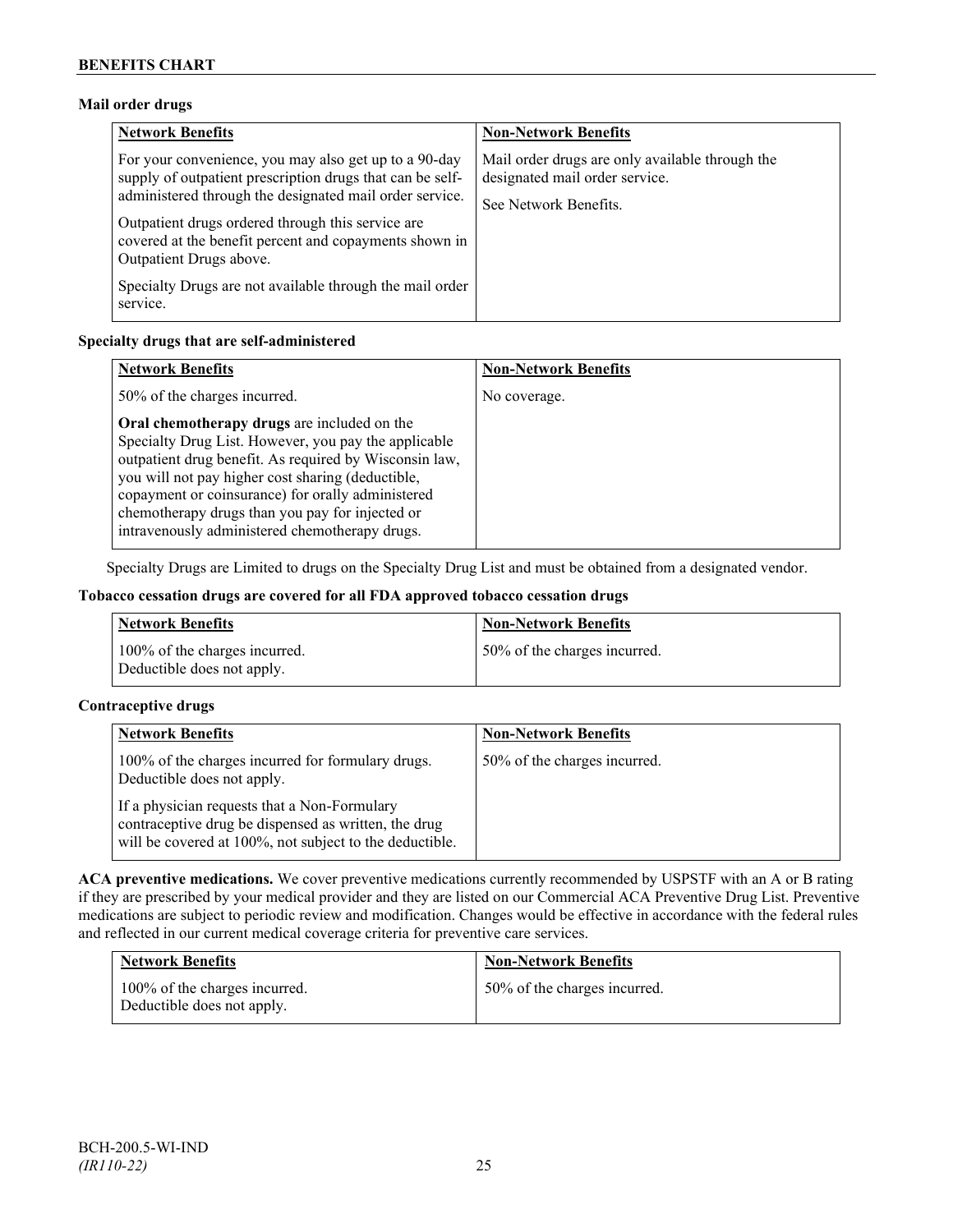## **Limitations:**

- Certain drugs may require prior authorization as indicated on the Formulary. HealthPartners may require prior authorization for the drug and also the site where the drug will be provided. Certain drugs are subject to our utilization review process and quantity limits.
- Certain non-formulary drugs require prior authorization. In addition, certain drugs may be subject to any quantity limits applied as part of our trial program. The trial drug program applies to new prescriptions for certain drugs which have high toxicity, low tolerance, high costs and/or high potential for waste. Trial drugs are indicated on the formulary and/or the Specialty Drug List. Your first fill of a trial drug may be limited to less than a month supply. If the drug is well tolerated and effective, you will receive the remainder of your first month supply.
- If an Insured requests a brand name drug when there is a generic equivalent, the brand name drug will be covered up to the charge that would apply to the generic drug, minus any required copayment. If a physician requests that a brand name drug be dispensed as written, and we determine the brand name drug is medically necessary, the drug will be paid at the brand name drug benefit.
- We may require Insureds to try over-the-counter (OTC) drug alternatives before approving more costly formulary prescription drugs.
- Unless otherwise specified in the Prescription Drug Services section, you may receive up to a 30-day supply per prescription.
- New prescriptions to treat certain chronic conditions are Limited to a 30-day supply.
- A 90-day supply will be covered and dispensed only at pharmacies that participate in our extended day supply program.
- No more than a 30-day supply of Specialty Drugs will be covered and dispensed at a time unless it's a manufacturer supplied drug that cannot be split that supplies the Insured with more than a 30-day supply.

## **Not Covered:**

- Replacement of prescription drugs, medications, equipment and supplies due to loss, damage or theft.
- Nonprescription (over-the-counter) drugs or medications, including, but not Limited to, vitamins, supplements, homeopathic remedies, and non-FDA approved drugs, unless listed on the Formulary and prescribed by a physician or legally authorized health care provider under applicable state and federal law. This exclusion does not include over-thecounter contraceptives for women as allowed under the Affordable Care Act when the Insured obtains a prescription for the item. In addition, if the Insured obtains a prescription, this exclusion does not include aspirin to prevent cardiovascular disease for men and women of certain ages; folic acid supplements for women who may become pregnant; fluoride chemoprevention supplements for children without fluoride in their water source; and iron supplements for children ages 6-12 months who are at risk for anemia.
- All drugs for the treatment of sexual dysfunction.
- All drugs for the treatment of growth deficiency.
- Fertility drugs.
- Medical cannabis.
- Drugs on the Excluded Drug List. The Excluded Drug List includes select drugs within a therapy class that are not eligible for coverage. This includes drugs that may be excluded for certain indications. The Excluded Drug List is available at [healthpartners.com.](http://www.healthpartners.com/)
- Drugs that are newly approved by the FDA until they are reviewed and approved by HealthPartners Pharmacy and Therapeutics Committee.
- Medical devices approved by the FDA will not be covered under the Prescription Drug Services section unless they are on our formulary. Covered medical devices are generally submitted and reimbursed under your medical benefits.
- See "Services Not Covered" in your Policy.

## **PREVENTIVE SERVICES**

## **Applicable Definitions:**

**Routine Preventive Services** are routine healthcare services that include screenings, check-ups and counseling to prevent illness, disease or other health problems before symptoms occur.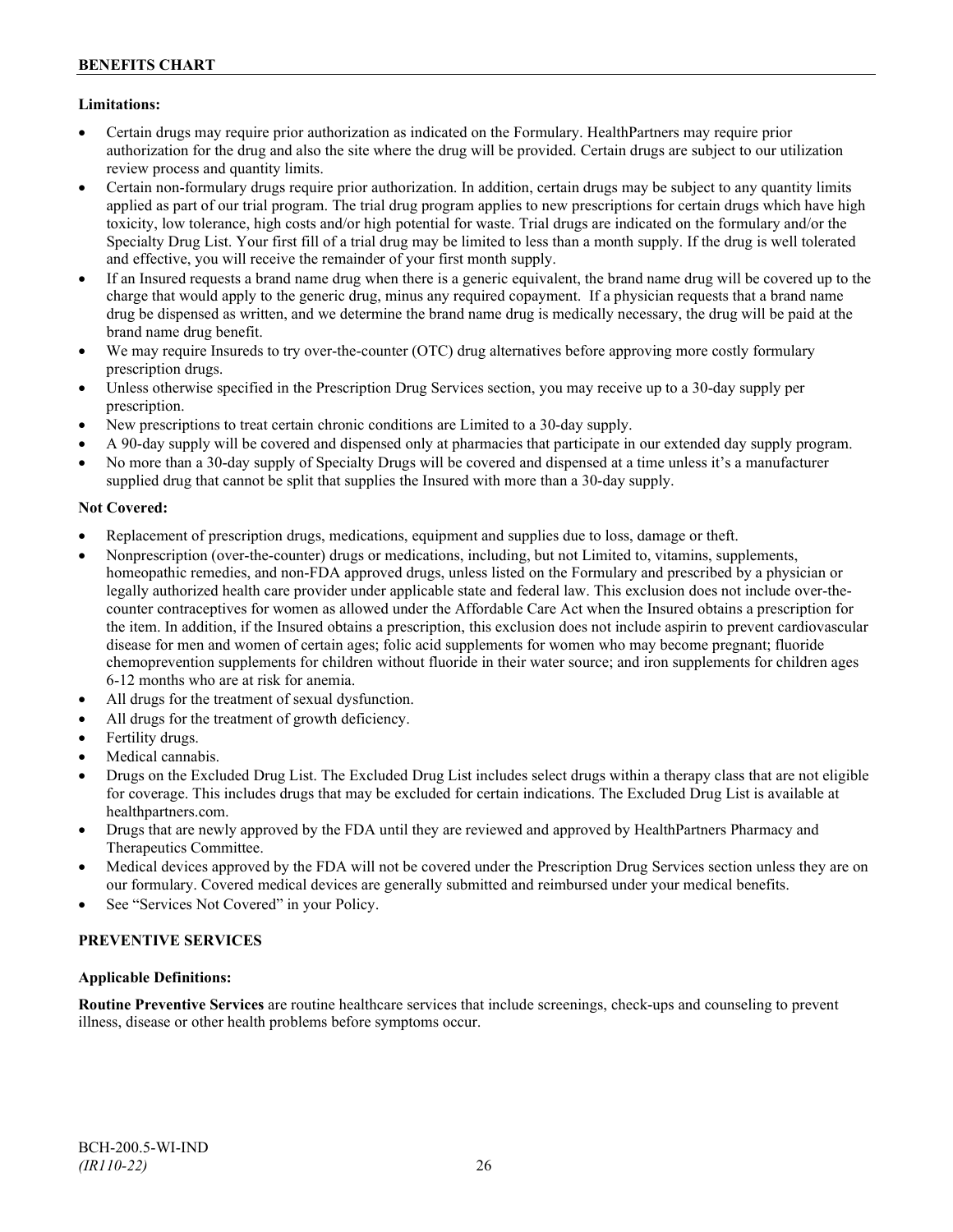**Diagnostic Services** are services to help a provider understand your symptoms, diagnose illness and decide what treatment may be needed. They may be the same services that are listed as preventive services, but they are being used as diagnostic services. Your provider will determine if these services are preventive or diagnostic. These services are not preventive if received as part of a visit to diagnose, manage or maintain an acute or chronic medical condition, illness or injury. When that occurs, unless otherwise indicated below, standard deductibles, copayments or coinsurance apply.

## **Covered Services:**

We cover preventive services that meet any of the requirements under the Affordable Care Act (ACA) shown in the bulleted items below. These preventive services are covered at 100% under the Network Benefits with no deductible, copayments or coinsurance. (If a preventive service is not required by the ACA and it is covered at a lower benefit level, it will be specified below.) Preventive benefits mandated under the ACA are subject to periodic review and modification. Changes would be effective in accordance with the federal rules. Preventive services mandated by the ACA include:

- Evidence-based items or services that have in effect a rating of A or B in the current recommendations of the United States Preventive Services Task Force with respect to the individual;
- Immunizations for routine use in children, adolescents, and adults that have in effect a recommendation from the Advisory Committee on Immunization Practices of the Centers for Disease Control and Prevention with respect to the individual;
- With respect to infants, children, and adolescents, evidence-informed preventive care and screenings provided for in comprehensive guidelines supported by the Health Resources and Services Administration; and
- With respect to women, preventive care and screenings provided for in comprehensive guidelines supported by the Health Resources and Services Administration.

Covered services are based on established medical policies, which are subject to periodic review and modification by the medical directors. These medical policies (medical coverage criteria) are available by calling Member Services, or logging on to your "*my*HealthPartners" account at [healthpartners.com.](http://www.healthpartners.com/)

## **ACA and state mandated preventive services are covered as follows:**

**Routine health exams and periodic health assessments**. A physician or health care provider will counsel you as to how often health assessments are needed based on age, sex and health status. This includes screening and counseling for tobacco cessation and all FDA approved tobacco cessation medications including over-the-counter drugs (as shown in the Prescription Drug Services section).

| Network Benefits                                            | <b>Non-Network Benefits</b>  |
|-------------------------------------------------------------|------------------------------|
| 100% of the charges incurred.<br>Deductible does not apply. | 50% of the charges incurred. |

**Child health supervision services.** This includes pediatric preventive services such as newborn screenings, appropriate immunizations, developmental assessments and laboratory services appropriate to the age of the child from birth to 72 months, and appropriate immunizations to age 18.

| Network Benefits                                            | <b>Non-Network Benefits</b>  |
|-------------------------------------------------------------|------------------------------|
| 100% of the charges incurred.<br>Deductible does not apply. | 50% of the charges incurred. |

## **Routine prenatal care and exams**

| Network Benefits                                            | <b>Non-Network Benefits</b>  |
|-------------------------------------------------------------|------------------------------|
| 100% of the charges incurred.<br>Deductible does not apply. | 50% of the charges incurred. |

**Routine postnatal care.** This includes health exams, assessments, education and counseling relating to the period immediately after childbirth.

| Network Benefits                                            | <b>Non-Network Benefits</b>  |
|-------------------------------------------------------------|------------------------------|
| 100% of the charges incurred.<br>Deductible does not apply. | 50% of the charges incurred. |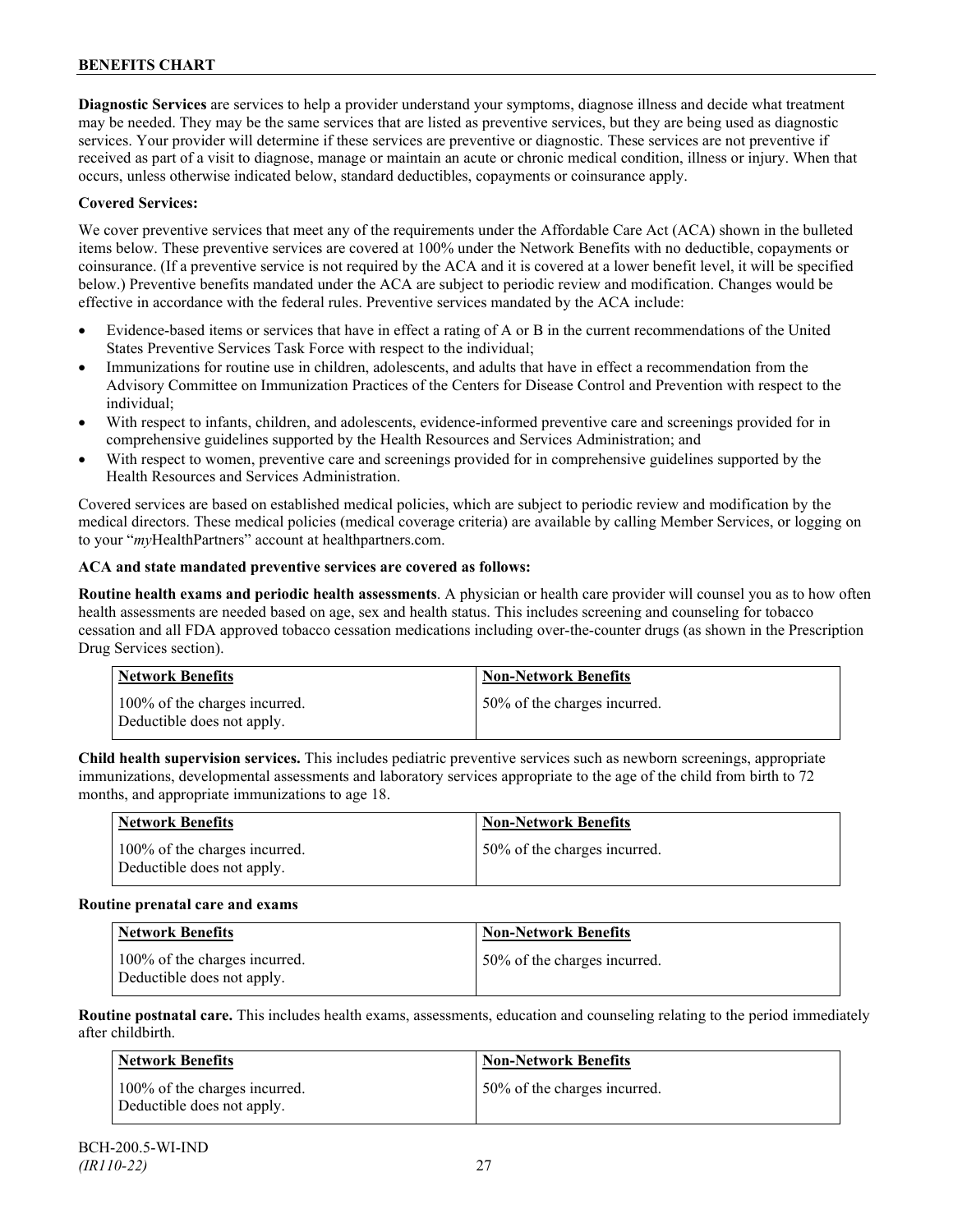**Routine screening procedures for cancer.** This includes colorectal screening, digital rectal examinations and other cancer screenings recommended by the USPSTF with an A or B rating. Women's preventive health services below describe additional routine screening procedures for cancer.

| <b>Network Benefits</b>                                     | <b>Non-Network Benefits</b>  |
|-------------------------------------------------------------|------------------------------|
| 100% of the charges incurred.<br>Deductible does not apply. | 50% of the charges incurred. |

### **Routine eye and hearing exams for members under the age of 22**

| Network Benefits                                            | <b>Non-Network Benefits</b>  |
|-------------------------------------------------------------|------------------------------|
| 100% of the charges incurred.<br>Deductible does not apply. | 50% of the charges incurred. |

**Professional voluntary family planning services.** This includes services to prevent or delay a pregnancy, including counseling and education. Services must be provided by a licensed provider.

| <b>Network Benefits</b>                                     | <b>Non-Network Benefits</b>  |
|-------------------------------------------------------------|------------------------------|
| 100% of the charges incurred.<br>Deductible does not apply. | 50% of the charges incurred. |

### **Adult immunizations**

| <b>Network Benefits</b>       | <b>Non-Network Benefits</b>   |
|-------------------------------|-------------------------------|
| 100% of the charges incurred. | 100% of the charges incurred. |
| Deductible does not apply.    | Deductible does not apply.    |

**Women's preventive health services.** This includes mammograms, screenings for cervical cancer (pap smears), breast pumps, human papillomavirus (HPV) testing, counseling for sexually transmitted infections, counseling and screening for human immunodeficiency virus (HIV), and all FDA approved contraceptive methods as prescribed by a doctor, sterilization procedures, education and counseling (see the Prescription Drug Services section for coverage of oral contraceptive drugs). We also provide genetic screening for BRCA if someone in your family has the gene or you have a diagnosis of cancer.

The U.S. Preventive Services Task Force (USPSTF) recommends screening mammography, with or without clinical breast examination (CBE), every 1-2 years for women aged 40 and older. For women age 50 and older, we cover an annual mammogram.

| Network Benefits                                            | <b>Non-Network Benefits</b>  |
|-------------------------------------------------------------|------------------------------|
| 100% of the charges incurred.<br>Deductible does not apply. | 50% of the charges incurred. |

**Obesity screening and management.** We cover obesity screening and counseling for all ages during a routine preventive care exam. If you are age 18 or older and have a body mass index of 30 or more, we also cover intensive obesity management to help you lose weight. Your primary care doctor can coordinate these services.

| <b>Network Benefits</b>                                     | Non-Network Benefits         |
|-------------------------------------------------------------|------------------------------|
| 100% of the charges incurred.<br>Deductible does not apply. | 50% of the charges incurred. |

### **In addition to any ACA or state mandated preventive services referenced above, we cover the following eligible preventive services:**

#### **Routine hearing exams for adults age 22 and older**

| <b>Network Benefits</b>       | <b>Non-Network Benefits</b>  |
|-------------------------------|------------------------------|
| 100% of the charges incurred. | 50% of the charges incurred. |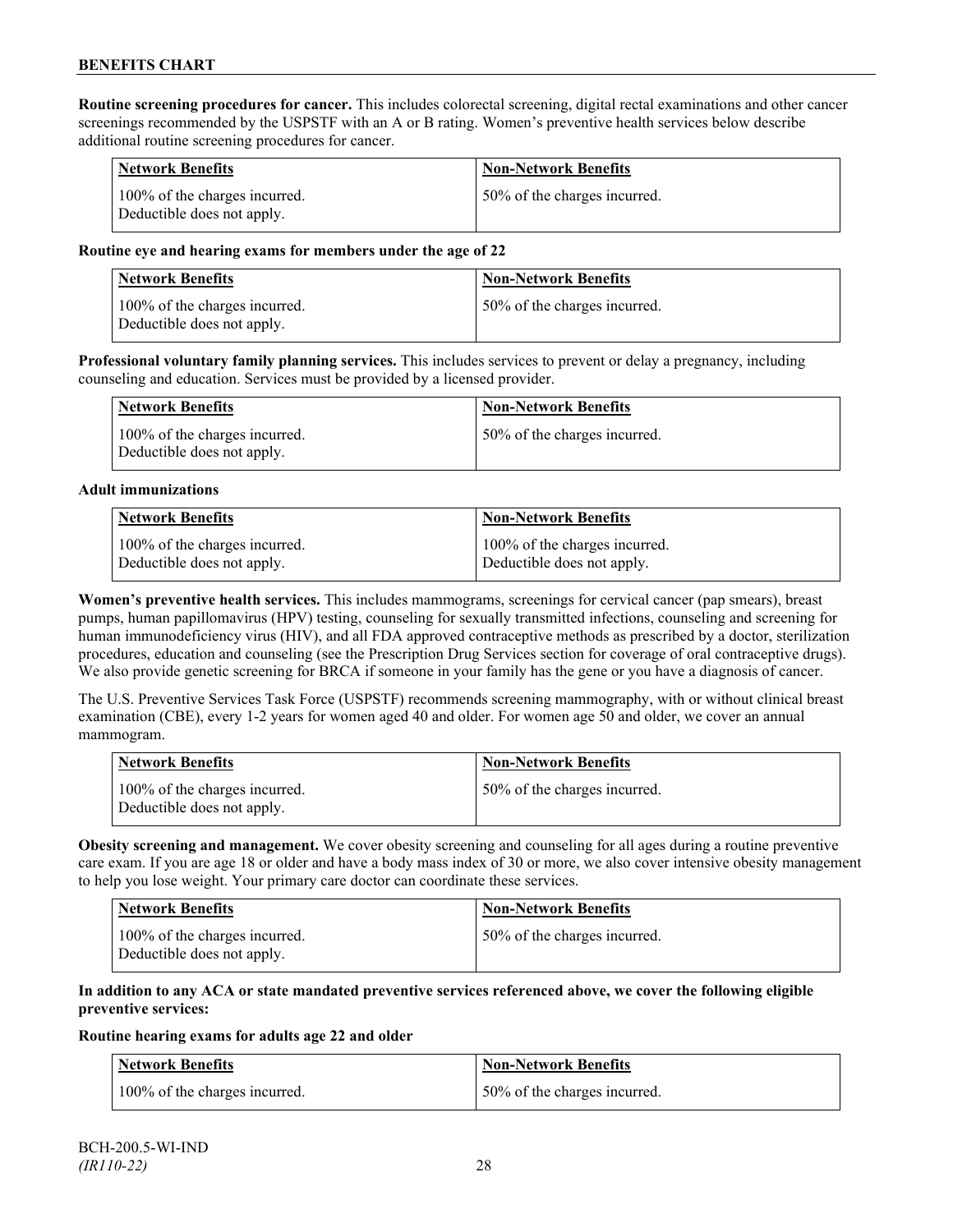### **Eye exams for adults diagnosed with diabetes**

| <b>Network Benefits</b>                                     | <b>Non-Network Benefits</b>  |
|-------------------------------------------------------------|------------------------------|
| 100% of the charges incurred.<br>Deductible does not apply. | 50% of the charges incurred. |

**Ovarian cancer surveillance tests for women who are at risk.** "At risk for ovarian cancer" means (1) having a family history that includes any of the following: one or more first-degree or second-degree relatives with ovarian cancer, clusters of female relatives with breast cancer or nonpolyposis colorectal cancer; or (2) testing positive for BRCA1 or BRCA2 mutations. "Surveillance tests for ovarian cancer" means annual screening using: CA-125 serum tumor marker testing, transvaginal ultrasound, pelvic examination or other proven ovarian cancer screening tests currently being evaluated by the federal Food and Drug Administration or by the National Cancer Institute.

| <b>Network Benefits</b>                                                                                                                                                                                                           | <b>Non-Network Benefits</b>                                                                                                                                                                                                           |
|-----------------------------------------------------------------------------------------------------------------------------------------------------------------------------------------------------------------------------------|---------------------------------------------------------------------------------------------------------------------------------------------------------------------------------------------------------------------------------------|
| Coverage level is same as corresponding Network<br>Benefit, depending on type of service provided, such as<br>Diagnostic Imaging Services, Laboratory Services<br>Office Visits for Illness or Injury, or Preventive<br>Services. | Coverage level is same as corresponding Non-Network<br>Benefit, depending on type of service provided, such as<br>Diagnostic Imaging Services, Laboratory Services<br>Office Visits for Illness or Injury, or Preventive<br>Services. |
|                                                                                                                                                                                                                                   |                                                                                                                                                                                                                                       |

#### **Limitations:**

• Services are not preventive if received as part of a visit to diagnose, manage or maintain an acute or chronic medical condition, illness or injury. When that occurs, unless otherwise indicated above, standard deductibles, copayments or coinsurance apply.

### **Not Covered:**

- Routine eye exams for adults age 22 and older.
- See "Services Not Covered" in your Policy.

## **TELEHEALTH/TELEMEDICINE SERVICES**

#### **Definitions:**

**Telehealth, Telemedicine, or Virtual Care.** This is a means of communication between a health care professional and a patient. This includes the use of secure electronic information, imaging, and communication technologies, including:

- interactive audio or audio-video
- interactive audio with store-and-forward technology
- chat-based and email-based systems
- physician-to-physician consultation
- patient education
- data transmission
- data interpretation
- digital diagnostics (algorithm-enabled diagnostic support)
- digital therapeutics (the use of personal health devices and sensors, either alone or in combination with conventional drug therapies, for disease prevention and management)

#### Services can be delivered:

Synchronously: the patient and health care professional are engaging with one another at the same time; or Asynchronously: the patient and health care professional engage with each other at different points in time.

**Telephone Visits.** Live, synchronous, interactive encounters over the telephone between a patient and a healthcare provider.

**E-Visit or Chat-Based Visits.** Asynchronous online or mobile app encounters to discuss a patient's personal health information, vital signs, and other physiologic data or diagnostic images. The healthcare provider reviews and delivers a consultation, diagnosis, prescription or treatment plan after reviewing the patient's visit information.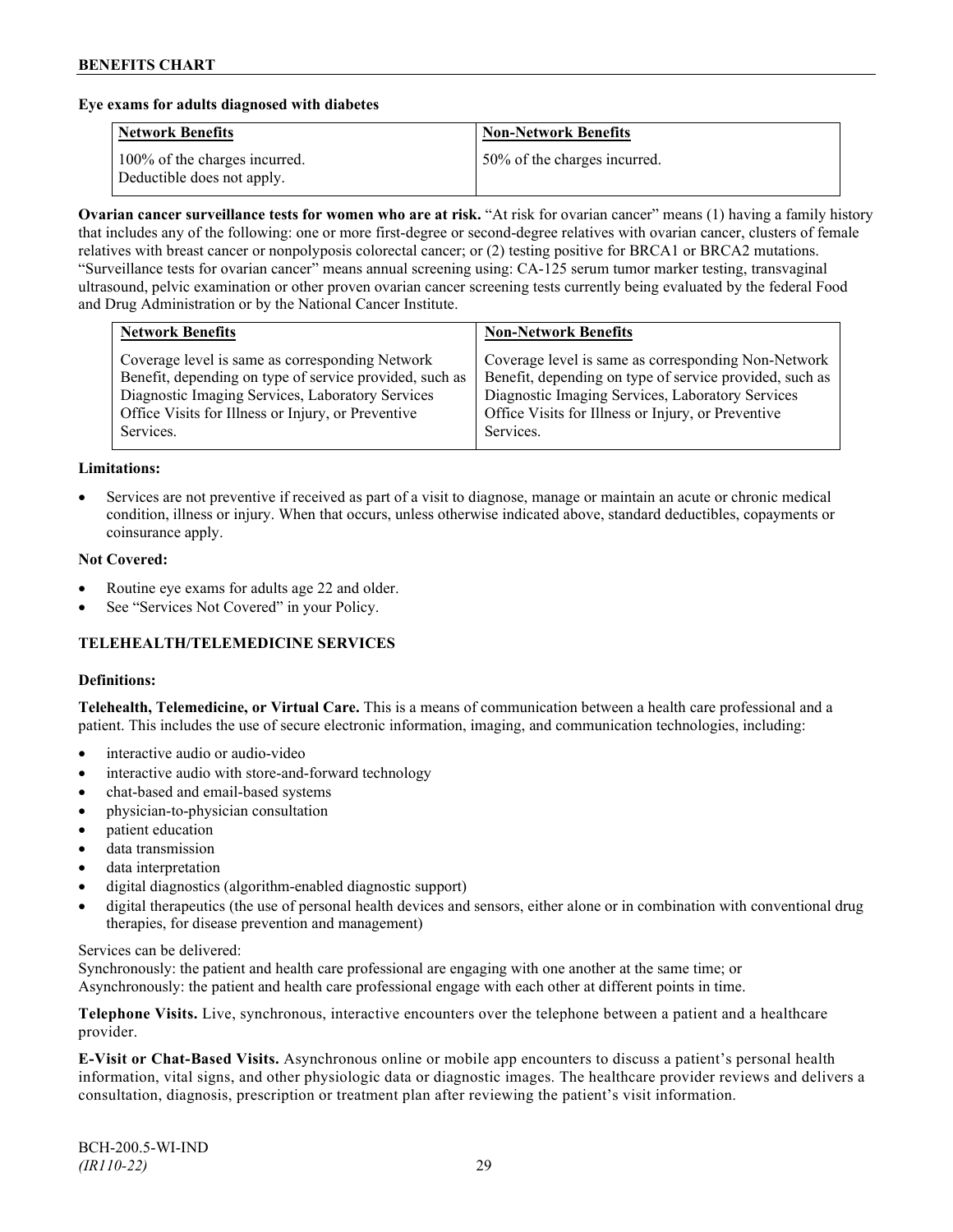## **BENEFITS CHART**

**Virtuwell<sup>®</sup>**. This is an online service for you to receive a diagnosis and treatment for certain conditions, such as a cold, flu, ear pain and sinus infections. You may access the Virtuwell website at [virtuwell.com.](https://www.virtuwell.com/)

**Video Visits.** Live, synchronous, interactive encounters using secure web-based video between a patient and a healthcare provider.

### **Covered Services:**

The Plan covers the following methods of receiving care for services that would be eligible under the Plan if the service were provided in person.

### **Scheduled telephone visits**

| <b>Network Benefits</b>       | <b>Non-Network Benefits</b>  |
|-------------------------------|------------------------------|
| 100% of the charges incurred. | 50% of the charges incurred. |

### **E-visits**

### **Access to online care through Virtuwell at [virtuwell.com](http://www.virtuwell.com/)**

| Network Benefits                                            | <b>Non-Network Benefits</b> |
|-------------------------------------------------------------|-----------------------------|
| 100% of the charges incurred.<br>Deductible does not apply. | No coverage.                |

### **All other E-visits**

| Network Benefits              | Non-Network Benefits         |
|-------------------------------|------------------------------|
| 100% of the charges incurred. | 50% of the charges incurred. |

### **First four visits**

If any of the first four visits are urgent care visits or office visits, they are covered at 100%, subject to a copayment of \$30 per visit, not subject to the deductible.

If any of the first four visits are convenience clinic visits, telephone visits or E-visits (other than Virtuwell), they are covered at 100%, subject to a copayment of \$15 per visit, not subject to the deductible.

Then services will be covered at the deductible and coinsurance and/or copayment indicated for urgent care visits, office visits, convenience clinic visits, telephone visits or E-visits (other than Virtuwell).

Physician services are included; however, charges for office procedures, laboratory, radiology and other ancillary services are not included and will be subject to the deductible and coinsurance and/or copayment.

#### **Not Covered:**

See "Services Not Covered" in your Policy.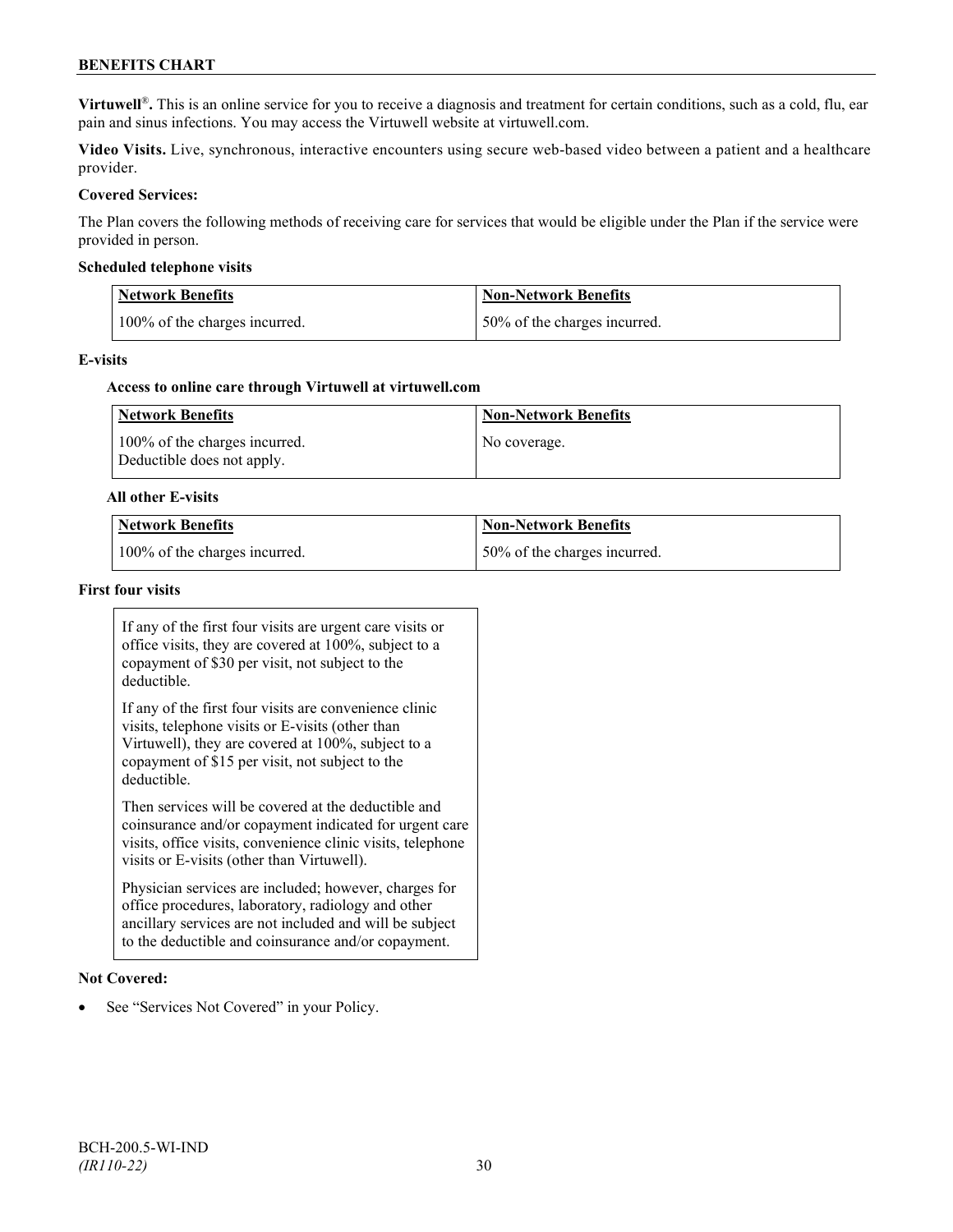## **TRANSPLANT SERVICES**

## **Applicable Definitions:**

**Autologous.** This is when the source of cells is from the individual's own marrow or stem cells.

**Allogeneic.** This is when the source of cells is from a related or unrelated donor's marrow or stem cells.

**Allogeneic Bone Marrow Transplant.** This is when the bone marrow is harvested from the related or unrelated donor and stored. The patient undergoes treatment which includes tumor ablation with high-dose chemotherapy and/or radiation. The bone marrow is reinfused (transplanted).

**Autologous Bone Marrow Transplant.** This is when the bone marrow is harvested from the individual and stored. The patient undergoes treatment which includes tumor ablation with high-dose chemotherapy and/or radiation. The bone marrow is reinfused (transplanted).

**Autologous/Allogeneic Stem Cell Support.** This is a treatment process that includes stem cell harvest from either bone marrow or peripheral blood, tumor ablation with high-dose chemotherapy and/or radiation, stem cell reinfusion, and related care. Autologous/allogeneic bone marrow transplantation and high dose chemotherapy with peripheral stem cell rescue/support are considered to be autologous/allogeneic stem cell support.

**Designated Transplant Center.** This is any health care provider, group or association of health care providers designated by us to provide services, supplies or drugs for specified transplants for our Insureds.

**Transplant Services.** This is transplantation (including retransplants) of the human organs or tissue listed below, including all related post-surgical treatment, follow-up care and drugs and multiple transplants for a related cause. Transplant services do not include other organ or tissue transplants or surgical implantation of mechanical devices functioning as a human organ, except surgical implantation of an FDA approved Ventricular Assist Device (VAD) or total artificial heart, functioning as a temporary bridge to heart transplantation.

Prior authorization is required prior to consultation to support coordination of care and benefits.

### **Covered Services:**

We cover eligible transplant services (as defined above) while you are covered under your Policy. Transplants that will be considered for coverage are Limited to the following:

- Kidney transplants for end-stage disease.
- Cornea transplants for end-stage disease.
- Heart transplants for end-stage disease.
- Lung transplants or heart/lung transplants for: (1) primary pulmonary hypertension; (2) Eisenmenger's syndrome; (3) endstage pulmonary fibrosis; (4) alpha 1 antitrypsin disease; (5) cystic fibrosis; and (6) emphysema.
- Liver transplants for: (1) biliary atresia in children; (2) primary biliary cirrhosis; (3) post-acute viral infection (including hepatitis A, hepatitis B antigen e negative and hepatitis C) causing acute atrophy or post-necrotic cirrhosis; (4) primary sclerosing cholangitis; (5) alcoholic cirrhosis; and (6) hepatocellular carcinoma.
- Allogeneic bone marrow transplants or peripheral stem cell support associated with high dose chemotherapy for : (1) acute myelogenous leukemia; (2) acute lymphocytic leukemia; (3) chronic myelogenous leukemia; (4) severe combined immunodeficiency disease; (5) Wiskott-Aldrich syndrome; (6) aplastic anemia; (7) sickle cell anemia; (8) non-relapsed or relapsed non-Hodgkin's lymphoma; (9) multiple myeloma; and (10) testicular cancer.
- Autologous bone marrow transplants or peripheral stem cell support associated with high-dose chemotherapy for: (1) acute leukemia; (2) non-Hodgkin's lymphoma; (3) Hodgkin's disease; (4) Burkitt's lymphoma; (5) neuroblastoma; (6) multiple myeloma; (7) chronic myelogenous leukemia; and (8) non-relapsed non-Hodgkin's lymphoma.
- Pancreas transplants for simultaneous pancreas-kidney transplants for diabetes, pancreas after kidney, living related segmental simultaneous pancreas kidney transplantation and pancreas transplant alone.

To receive Network Benefits, charges for transplant services must be incurred at a Designated Transplant Center.

The transplant-related treatment provided, including expenses incurred for directly related donor services, shall be subject to and in accordance with the provisions, limitations, maximums and other terms of your Policy.